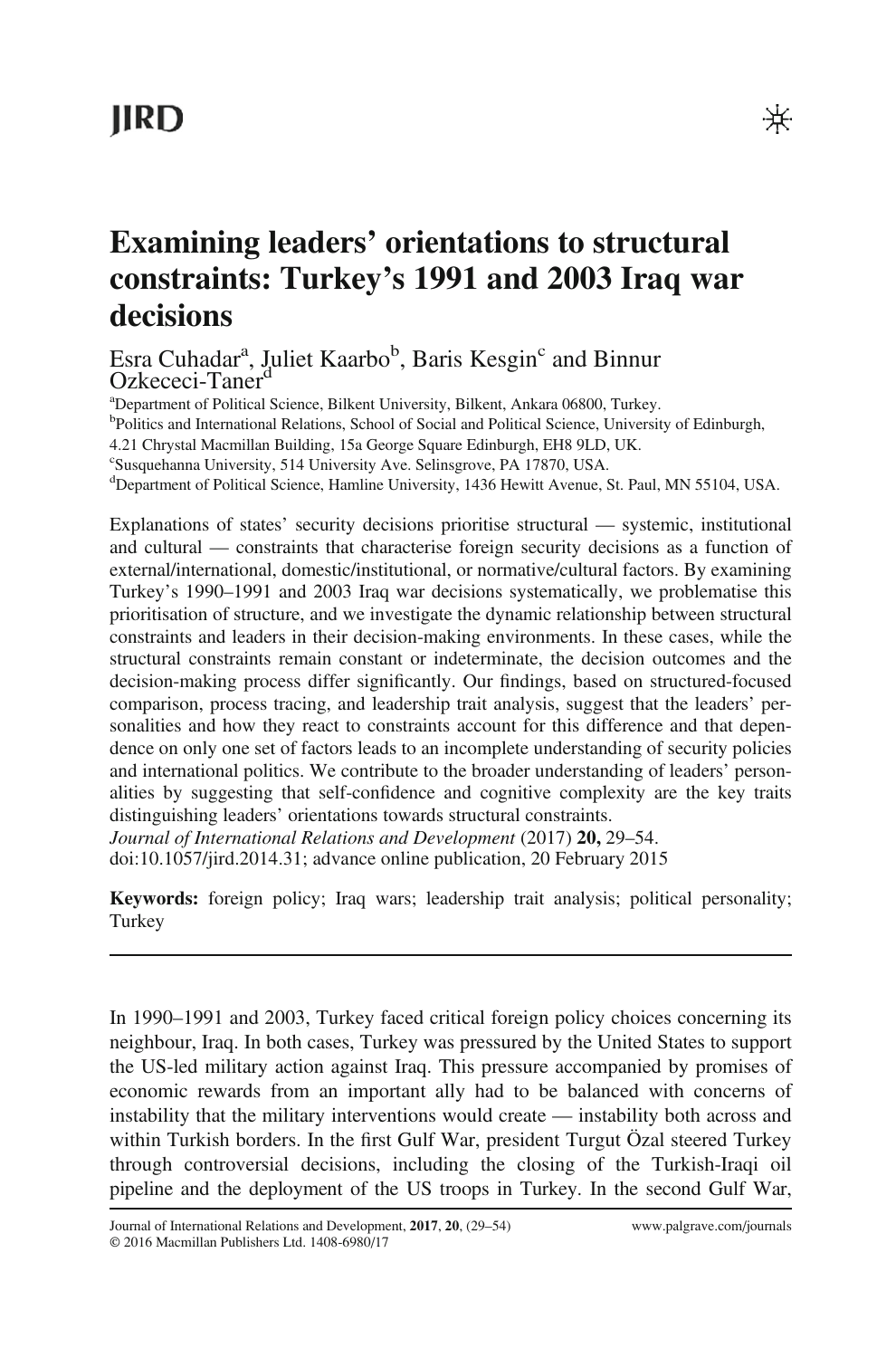Recep Tayyip Erdoğan, upon assuming power as prime minister during the decisionmaking process, was faced with questions of whether or not Turkey would allow the stationing of the US troops on its soil and grant over-flight rights. Both leaders supported cooperation with the US requests, but faced significant domestic opposition. Özal dominated the decision making in the first Gulf War, even though he had no specific constitutional authority to do so, and he engineered Turkish cooperation with the US-led military offensive against Iraq. Erdoğan, on the other hand, delegated authority and bungled a parliamentary vote that resulted in the rejection to the stationing of the US troops and the preclusion of a Northern front in the invasion of Iraq. Both episodes were significant junctures in the Turkish-US relations.

In this study, we argue that foreign policymaking involves a dynamic relationship between political leadership as agency and the international, institutional and cultural constraints as structure. Throughout, we use the term 'structure' as the context in which action takes place; it not only limits but also shapes and propels behaviour. By 'agency', we mean the role of humans in the decision-making process. We illustrate the dynamic structure — agency interaction in the Turkish decision-making context analysing the 1991 and 2003 Iraq war decisions. These cases are especially suitable for the purpose of our argument because although structural constraints were similar or indeterminate between Turkey's Iraq war decisions, the processes and choices were very different. This, we conclude, is indicative of the dynamic relationship between agency and structure. Specifically, we see two leaders, Özal in the first Iraq war and Erdoğan in the second Iraq war, with very different orientations towards structural constraints. These different orientations stem from certain personality traits, which influence both the process and the outcome of these critical decisionmaking episodes in Turkey's foreign policy.

## International and domestic structural explanations in security policy

Structural explanations of security decisions, at both the international/systemic and the internal/domestic levels, are familiar to all students of international politics (Mintz and DeRouen 2010). From a neo-realist focus on anarchy and distribution of power (e.g. Waltz 1979; Gilpin 1983) to liberalism's expectations on the constraining factors of economic interdependent structures and international regimes (e.g. Keohane and Nye 1977; Krasner 1983), security policy is seen as a product of international pressures faced by states and their leaders. System-level constructivism also focuses on role structures (e.g. Wendt 1999) and normative structures (e.g. Finnemore and Sikkink 1998) to explain state behaviour according to the logics of appropriateness and constructed expectations of self and other.

Other constructivists look inside the state at the domestic/societal level and point to cultural norms and values, operating as structures of constraint on leaders and foreign policy (e.g. Berger 1998). Similarly, the cultural explanation of democratic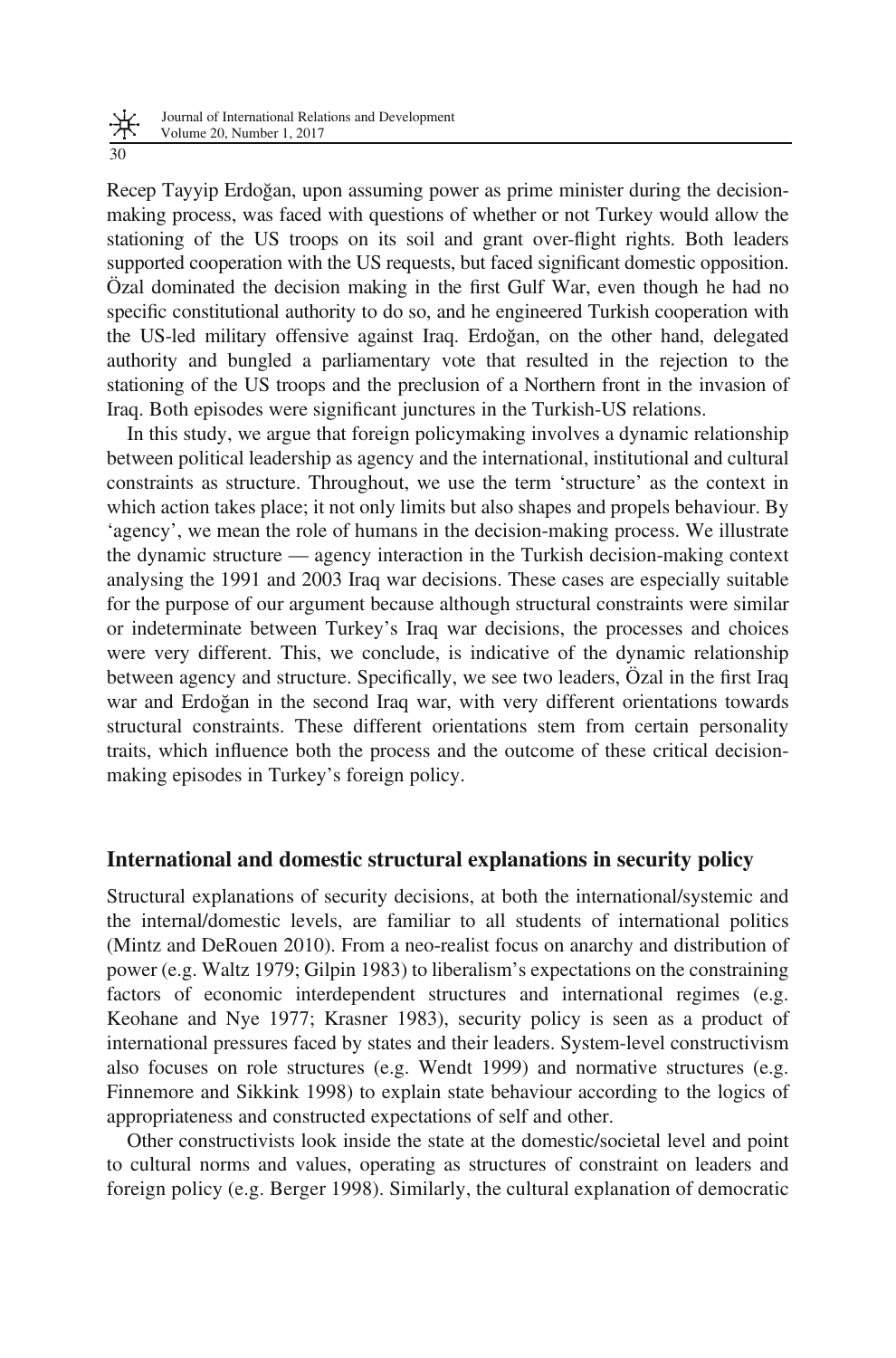peace focuses on societal norms and values that encourage peaceful means of conflict resolution when democratic states are dealing with other democracies who hold similar liberal values (Owen 1994). The institutional explanation of democratic peace stresses the role of institutional structures and the constitutional checks and balances that tie the hands of leaders through accountability to a more peaceful public (Russett 1993). Both rational choice theories of domestic costs (Bueno de Mesquita *et al.* 2003) and neo-classical realism's conception of the executive who must bargain with domestic political actors to extract resources in order to respond to international pressures (Lobell et al. 2009) also see political-domestic structures as limits on security policy.

Other institutional factors can constrain leaders. Government structures that create multi-party coalitions, for example, put multiple actors, or 'veto-players', in control of state policy. Multi-party governments can bog down decision making and create fragmented policy and excessive compromises; coalition governments may be more vulnerable to junior party influence and inter-party politics (e.g. Palmer et al. 2004; Özkeçeci-Taner 2005, 2009; Kaarbo 2012). In addition, decision-making rules, legal provisions as provided by the constitution (i.e. which decisions need to be made or approved by the parliament), different institutional arrangements that lead to the formation of different decision units, the relationship between the executive and the legislature, as well as within party disagreements can create further structural constraints on foreign policymaking.

Many of these issues become particularly complicated when the executive cannot make a decision such as 'declaration of war' or 'sending troops abroad' by itself or without the approval of the parliament (Hänggi 2004). In this regard, certain legal provisions, parliamentary opposition, and inter/intra-party factionalisation may limit the ease and speed of decision-making processes in both single and multi-party cabinets. Prime ministers (or cabinets) try to avoid taking an issue to the parliament if there is a chance that the bill, or the government, would be challenged by opposition parties or party backbenchers in the parliament. Similarly, they may simply wait until it becomes possible for them to promote consensus-based policies (LeBlang and Chan 2003; Wagner 2006).

Overall, many approaches to security policy emphasise the constraints imposed on political leaders by various structural forces. This literature underemphasises the role of the political leadership and does not examine how different leaders view national goals, interpret international, institutional and cultural constraints, or how they try to achieve their foreign policy objectives. Some leaders may indeed challenge structural constraints or be less open to incoming information in order to maintain their positions and divert attention from more disturbing issues (Hermann and Kegley 1995). In sum, leaders are not determined by structures, but instead interact with them as security policies are made. Although importance of both the context of structural constraints and the characteristics of leaders has been recognised (e.g. Giddens 1984; Dessler 1989; Carlsnaes 1992; Bueno de Mesquita et al. 2003;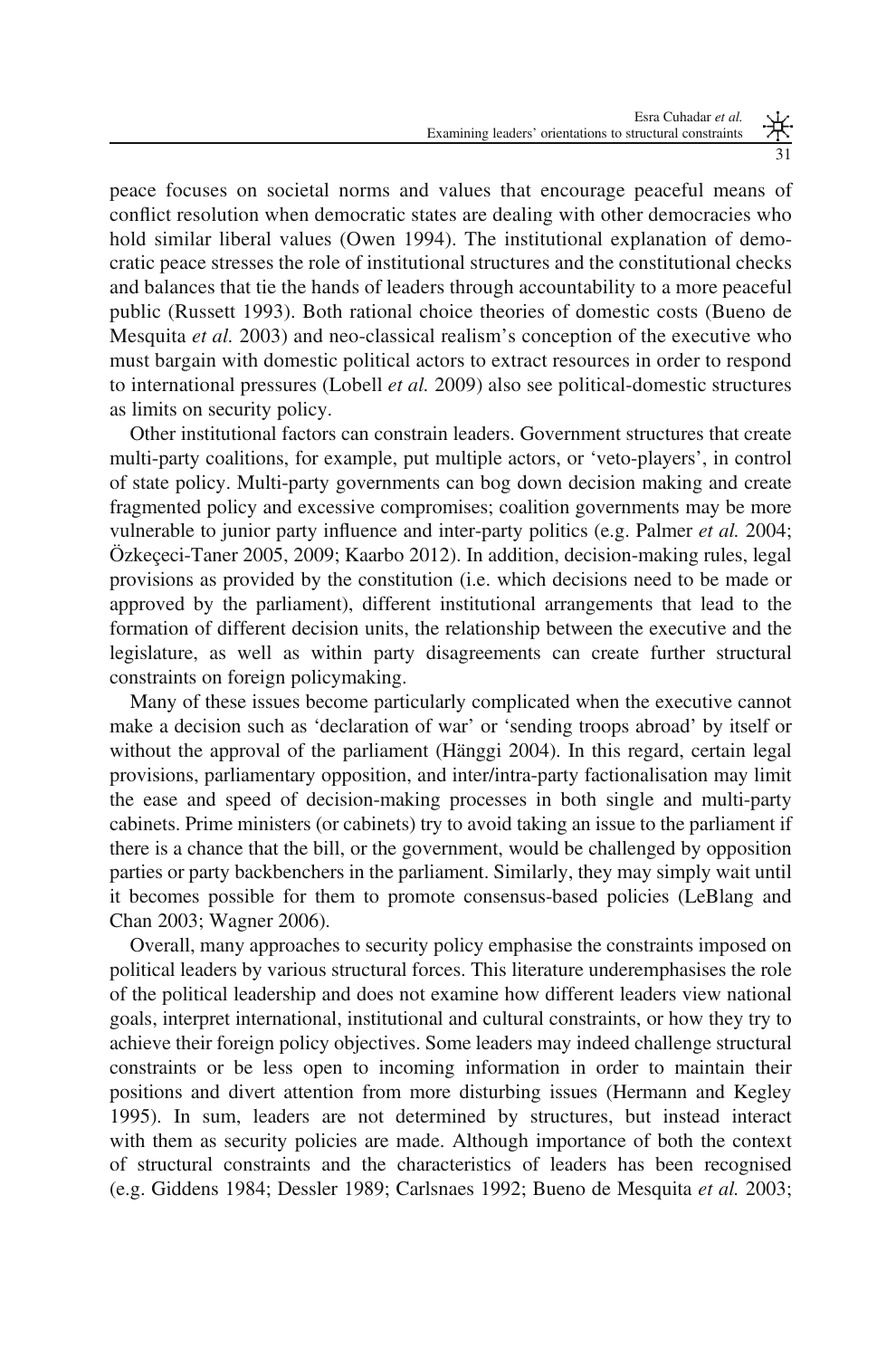

Chiozza and Goemans 2011), research is still largely silent on the question of how structural constraints are shaped and interpreted by leaders and whether or not all agents are equally constrained or empowered by structures. We agree that 'a major impediment to the development of adequate explanation and prediction in the study of international relations and foreign policy is the failure by many academics in the field to treat seriously the role of psychology factors in individual decision making and intergroup relations' (Goldgeier 1997: 137).

## Leaders' orientations towards structural constraints

Decision makers are the central agents in the foreign policy-making process. Presidents and prime ministers are the leaders (in democratic states) that face international and domestic structures that may constrain their actions and choices. Yet, they also interpret, construct and shape these structures. Key to this relationship is their orientation towards constraints: leaders vary in how they respond to their environments. Some confront structural barriers and pressures; others defer to or work within them. Leaders' orientations to structures are based on key personality differences.

Leadership Trait Analysis (LTA) is one of the most prominent approaches to the study of political leaders. This framework, developed by Hermann, integrates decades of her research on the role of personality characteristics in foreign policy (e.g. Hermann 1980, 1984, 1987, 2003). In this approach, personality is conceptualised as a combination of seven traits: belief in ability to control events, conceptual complexity, need for power, distrust of others, in-group bias, self-confidence, and task orientation. LTA has been used to study the personalities of many leaders, including the US presidents, British prime ministers, sub-Saharan African leaders, and heads of international organisations. This research suggests that these personality traits indeed link systematically to leaders' decision-making behaviours and foreign policy choices.

The LTA framework is particularly useful for investigating the Turkish leaders' reaction in the Iraq wars. The framework conceptualises specifically how leaders differ in their reaction to structural constraints. Unlike other approaches (e.g. operational code research), LTA captures leaders' styles of interacting with others, rather than the content of leaders' beliefs. According to Hermann, an LTA-based personality profile links systematically to a leader's propensity to challenge or respect constraints in their environments, their openness to information and advice, the structure of their advisory systems, the quality of the decision-making process, and the policies that leaders choose for their country or organisation. Previous research supports these links (e.g. Hermann 2003; Kille and Scully 2003; Dyson 2006; Schafer and Crichlow 2010). Hermann (2003) suggests that the seven traits combine in particular ways to produce specific behaviours. Leaders who have a high

米  $\overline{32}$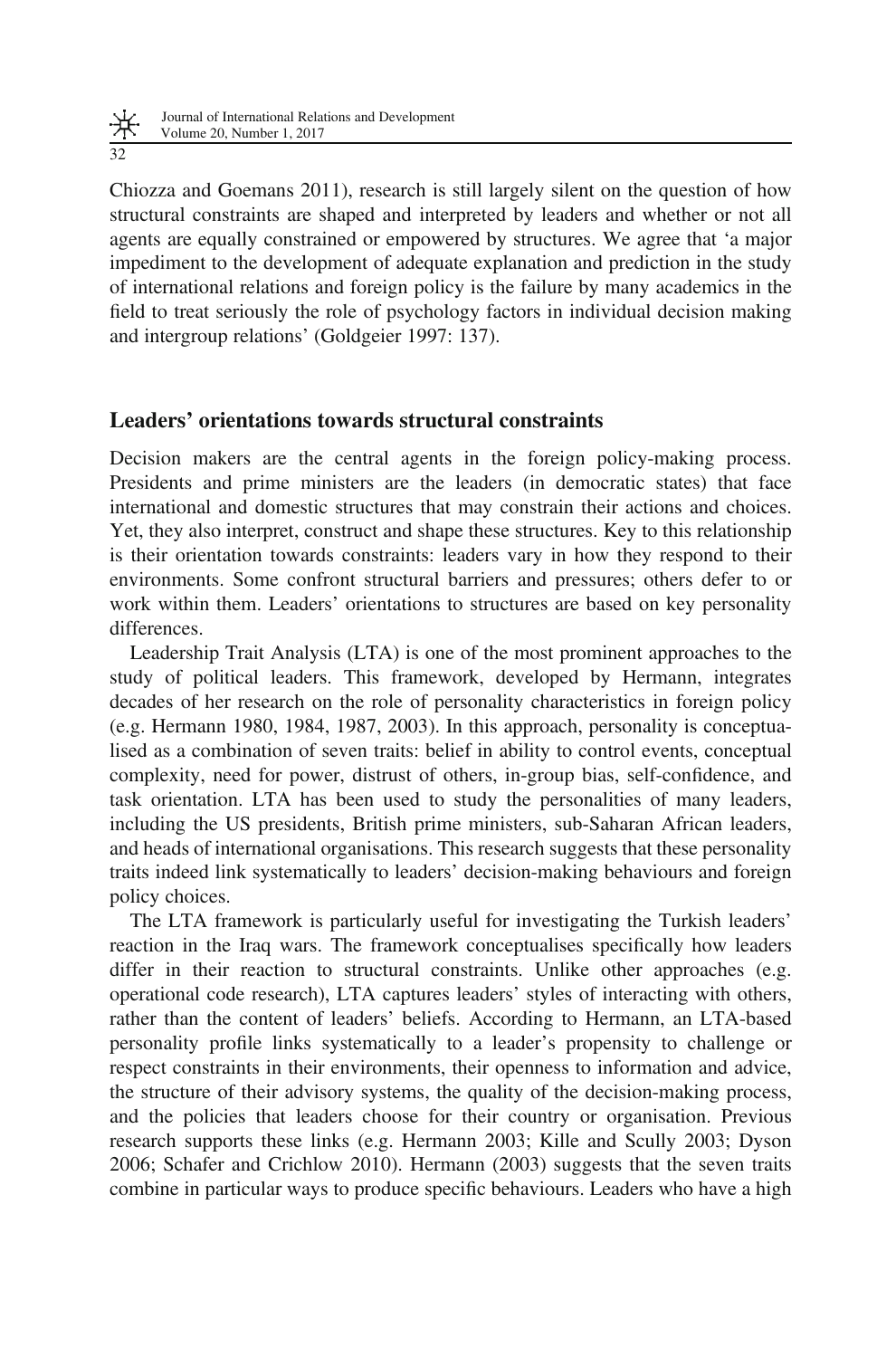belief in their ability to control events and a high need for power, for example, are expected to challenge constraints. Conceptual complexity and self-confidence are related to and predict leaders' openness to information.

Thus, the advantage of using the LTA framework for investigating agent structure relations is that it provides specific expectations regarding which characteristics of leaders matter and how. In other words, leaders with different traits are expected to relate to their context, institutional setting, costs and benefits of various policy options, and other agents in theoretically meaningful and predictable ways. Furthermore, the LTA approach provides a reliable, systematic, and comparative method for assessing agent characteristics.

## Method of investigation: case studies and content analysis

We combine structured-focused case comparison (George and McKeown 1985; Mahoney 2004) and process tracing (Checkel 2008; Bennett 2010) with at-adistance content analysis (Schafer and Walker 2006). With this mixed-method approach, we situate personality profiles of political leaders in their context, comparing the contexts in a structured-focused fashion, through in-depth process tracing of decision making. We examine four specific cases; each case is an occasion for decision, defined as an instance to which a decision unit has to react (Hermann et al. 2001). There are usually numerous occasions for decision as governments respond to policy situations and this was true for Turkey in both Iraq wars. For the purposes of this article, we identify two critical occasions for decision for each time period and we analyse how political agents (leaders) interacted with structures in a detailed tracing of the decision-making process. We examine the cases specifically for similarities and differences in terms of the operative structural constraints. These cases are 'crucial in the strongest sense' (Gerring 2007: 232) because they are very similar to each other with the exception of leaders' personalities that a comparative study of them will provide 'the strongest sort of evidence possible in a nonexperimental setting' (Gerring 2007: 232) to confirm or disconfirm our arguments regarding the dynamic relationship between structural constraints and leaders in their decision-making environments. Evidence for the comparative case studies comes from descriptive accounts of the decision-making process written by journalists, diplomats, and other scholars and from semi-structured interviews that we conducted in July and August 2013. The primary agents for this analysis are Turgut Özal (for the first Iraq war) and Recep Tayyip Erdoğan (for the second Iraq war).

Özal was the Turkish prime minister (1983–1989) from the Motherland Party, and then served as president (1989–1993). Erdoğan became the Turkish prime minister in March 2003, in the middle of decision making regarding the Iraq war. He was, however, head of the ruling Justice and Development Party throughout this period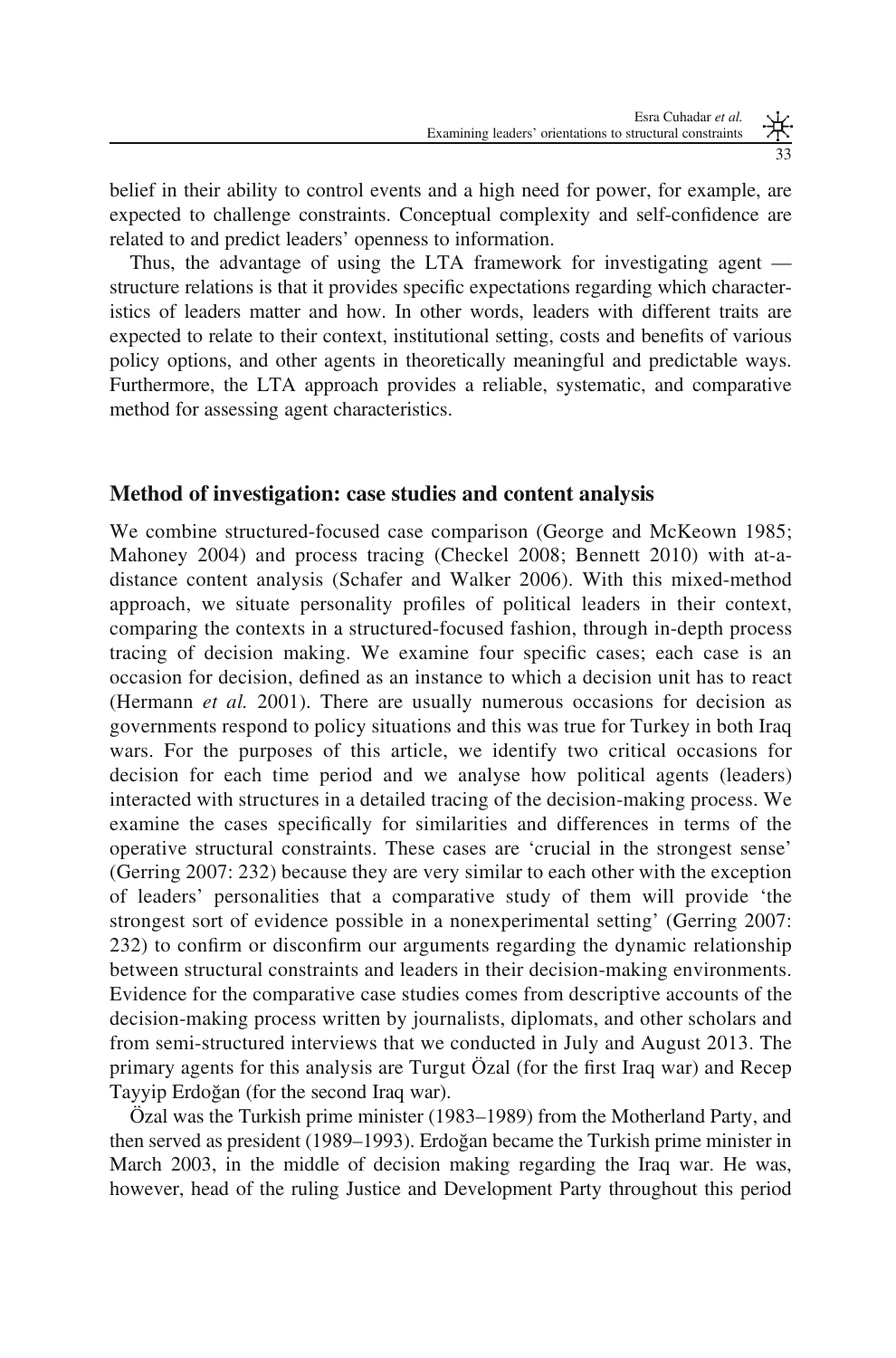and his eventual assumption of the prime ministership was expected. These leaders were certainly not alone in Turkish foreign policymaking, but they were central.

Prime ministers are typically regarded as one of the three actors in a 'tripod' that directs Turkish foreign policy (Makovsky and Sayarı 2000). As the head of the party that controls a majority (or the largest number of seats) in the parliament, the prime minister has the constitutional authority to direct foreign policy through the cabinet (the council of ministers) and is generally very influential in both processes and outcomes (Makovsky and Sayarı 2000). The foreign ministry and the military are also considered important actors in foreign policy. Compared with other democracies, the Turkish military is much more active in governance, as it has intervened in decisions and in the removal of civilian governments (Makovsky 1999). The main institution through which the military has influenced policymaking is the Milli Güvenlik Kurulu (MGK), Turkey's 'national security council'. Composed of military and civilian members (including the president, prime minister, and foreign and defence ministers), it serves as an advisory body in security-related matters.

The presidency in Turkey is typically viewed as a symbolic position and many presidents have interpreted their role as one that is 'above politics'. The 1982 constitution certainly strengthened the position of the president and made the powers of the president, also with regard to the foreign policy domain, more important during weak governments (Özcan 2008: 153); the president is considered to be the head of the state, and therefore expected to represent the state, as opposed to the government. This differentiation means that the president does not have to, nor is expected to, get involved in party politics. Some presidents, however, have played a much more activist role and Özal's presidency in particular has prompted scholars to include the president as a potentially important player in foreign affairs. Arguably, presidents Süleyman Demirel and Abdullah Gül represent similar activism. In contrast, Ahmet Necdet Sezer, the president before Gül, did not. The parliament is considered a secondary actor in Turkish foreign policy, although Article 92 of the constitution gives the parliament the authority for foreign troop deployment in Turkey and for sending Turkish troops to other countries. Finally, Turkish leaders are accountable to the public in democratic elections; however, elites are seen as having great capacity for managing public pressures in the area of foreign policy (Makovsky and Sayarı 2000). In sum, president Özal and prime minister Erdoğan were key agents in the Iraq decisions, although they faced other agents and structural constraints on their ability to make Turkish foreign policy.<sup>1</sup>

The personality profiles of Özal and Erdoğan are based on the LTA content analysis scheme. For the LTA coding, it is assumed that the more frequently leaders use certain words and phrases when they speak, the more apparent and salient such content is to them and the more it reflects underlying personality traits (Hermann 2003). Coding is quantitative and employs frequency counts taking the word or phrase as the unit of analysis. LTA profiles are now produced with automated machine-coding using ProfilerPlus, a language parsing software programme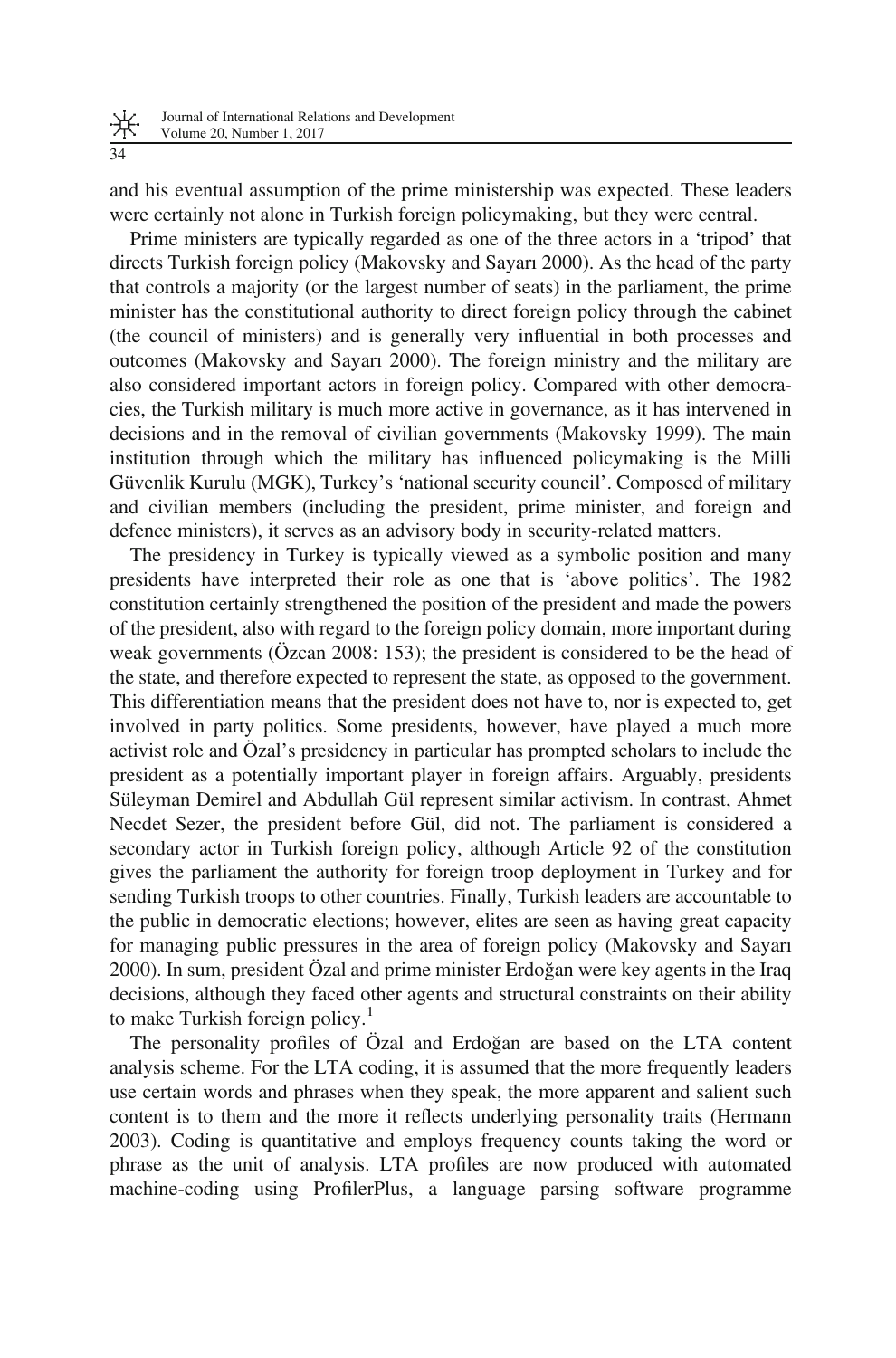developed by Social Science Automation (SSA).<sup>2</sup> The programme determines the percentage of particular words and phrases used by the leaders based on the length of the text.<sup>3</sup> The percentages for any leader can be compared with those of 284 world political leaders and a subset of 46 leaders from the Middle East. Through such comparisons, it becomes possible to determine whether the particular leader is high, low, or average on a trait (Hermann 2003). Our primary focus in this paper is comparing the leadership traits of Özal with Erdoğan's to understand the different ways in which these leaders interacted with structures.

For this study, we confined the text coded to the time period before the decisions under investigation: for Özal, from 16 March, 1987 to 7 January, 1991; for Erdoğan, from 28 August, 2001 to 9 March, 2003. Although this is a shorter time period for Erdoğan, it was important to restrict this study to these periods because leaders' styles may change over time (Hermann 2003) and it would be inappropriate to use text spoken after the cases to capture Özal's and Erdoğan's personality traits. For Özal, we analysed 44,346 words in 47 documents; for Erdoğan, 9,317 words in 33 documents, all drawn from interviews with domestic and international media as well as from the leaders' spontaneous statements at press briefings.<sup>4</sup> The contents analysed were limited to foreign policy issues. The content analysis was conducted in English using ProfilerPlus, Version 5.8.4.

Although LTA and other at-a-distance assessments have become more reliable with machine-coding, they continue to face a central question of validity: do the words of leaders truly reflect their personal beliefs and personality characteristics? This question revolves around authorship, audience effects and deception, temporal stability, and language differences. In this study, we address these issues by using only interviews and other spontaneous material and not prepared speeches. We combine the texts across different audience types (i.e. domestic and international), and assume that these leaders' characteristics can be meaningfully assessed in English (if the text was originally spoken in English) or in English translations. We build on previous scholarship and assert that leaders do have some control over their speech acts and that LTA can capture leaders' *public* personalities (if not their private ones), which matter more for explaining their decision-making style and foreign policy choices.<sup>5</sup> We also assess the validity of these profiles by pairing them with case studies to see if the personality variables play out in the decision-making processes in theoretically meaningful ways; if they do, we can have greater confidence that LTA is capturing what it purports to measure.

## Turkey's first and second Iraq war decisions

#### The 1990–1991 Iraq war and occasions for decisions

When Iraq invaded Kuwait in August 1990, the UN Security Council convened within hours and unanimously adopted Resolution 660, demanding that Iraq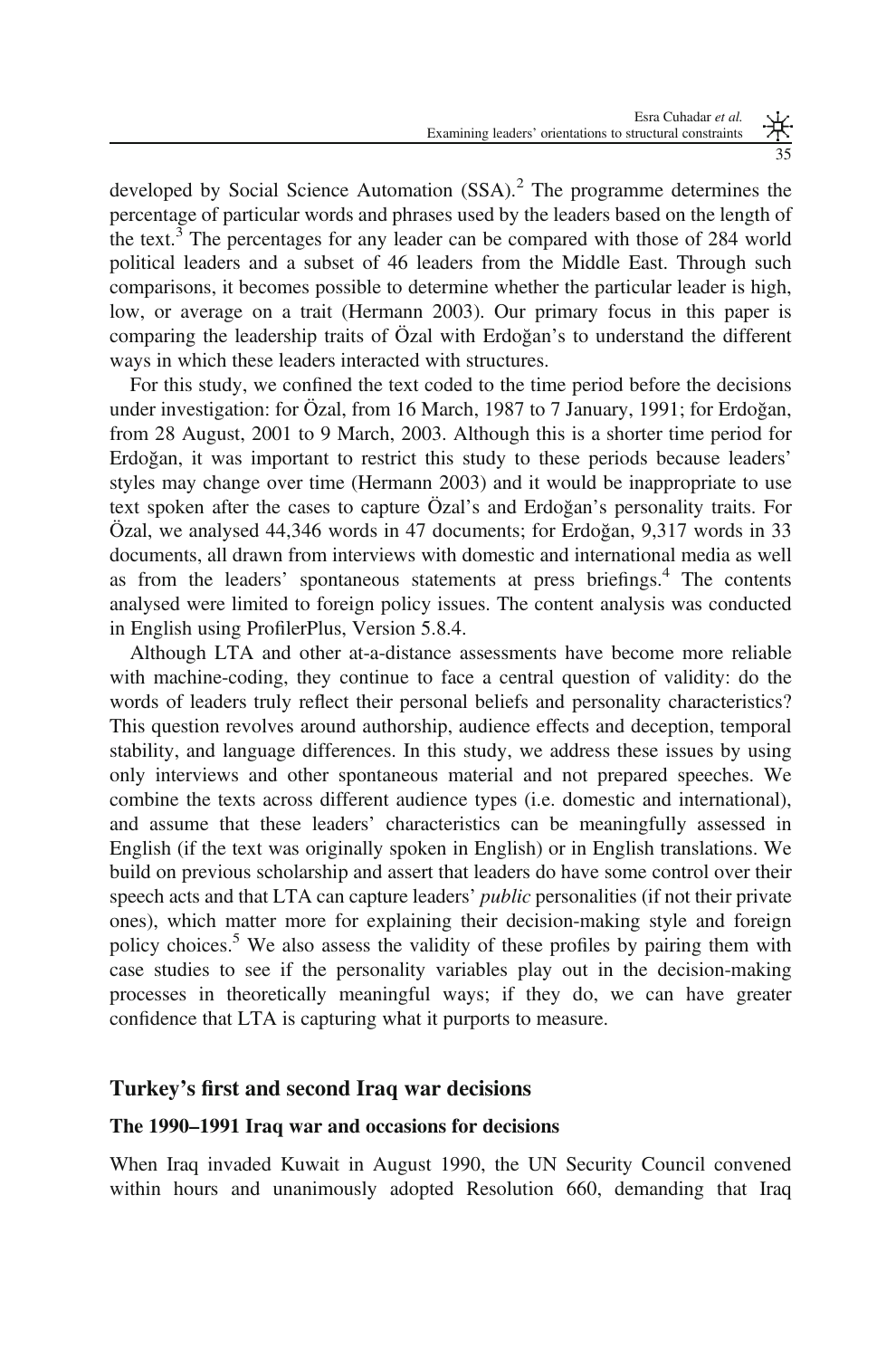withdraw from Kuwait immediately and unconditionally, and negotiate through peaceful means (Department of Public Information of the United Nations 1990: 167). The United States also demanded reinstatement of the Kuwaiti government, restoration of regional security and stability (Department of Defence 1992: 22). The United Nations followed with mandatory sanctions on Iraq, a shipping blockade, and an authorisation for member states to use all necessary means to end the Iraqi invasion. When Iraq did not comply, the military intervention of the US-led alliance began on 17 January, 1991. The war ended with the reinstatement of the Kuwaiti regime and the withdrawal of Iraqi forces on 26 February, 1991.

Throughout the crisis, Turkey, a neighbour of Iraq with a Muslim majority, sided with the United States. There were several important occasions for decision confronting the Turkish leadership (Oğuz 2005). These included the questions of (1) if the Iraq-Turkey oil pipeline should be closed and economic sanctions implemented; (2) if Turkish troops should be sent to join the coalition forces; (3) if the coalition military forces should be allowed to use Turkish soil to launch attacks on Iraq; and (4) if a second front should be opened via Turkey. Among these, the decisions to close the oil pipeline and the deployment of the US troops to Turkey to launch attacks across the Turkish-Iraqi border became the most pressing issues at the time. On both occasions, president Turgut Özal was not the only person who had the ability to commit the country's resources and had to work with others. Yet, Özal was very much involved in the decision-making process and acted as a prominent political actor.

#### Closing of the oil pipeline

The Kirkuk-Yumurtalık pipeline carried nearly half of Iraq's oil (Hale 2000). The US leadership requested Turkey to close the pipelines during the early days of the crisis. Özal asked the US president Bush to get a UN Security Council resolution to that effect. After the UN resolution was obtained on 6 August, 1990, an occasion for decision was created for Turkish decision makers. The major issue was whether or not the economic embargo should be implemented immediately and when the pipeline should be closed. The latter was especially important because the closing of the pipeline would be very costly for Turkey, albeit crucial for the successful implementation of the UN sanctions on Iraq.

In the end, the Turkish leadership agreed to close the pipeline in accordance with the Security Council resolution, but there was some disagreement between Özal and others concerning the timing (Efegil 2002). Initially, it seemed as if Turkey was going to adopt a wait-and-see approach and would not close the pipeline right away. The ministry of foreign affairs and prime minister Yıldırım Akbulut (from the same political party as Özal) stated that Turkey was not ready to impose economic sanctions against Iraq and that Turkey should wait for Saudi Arabia's reaction. If the Saudis declined to close their pipelines, the embargo would not be effective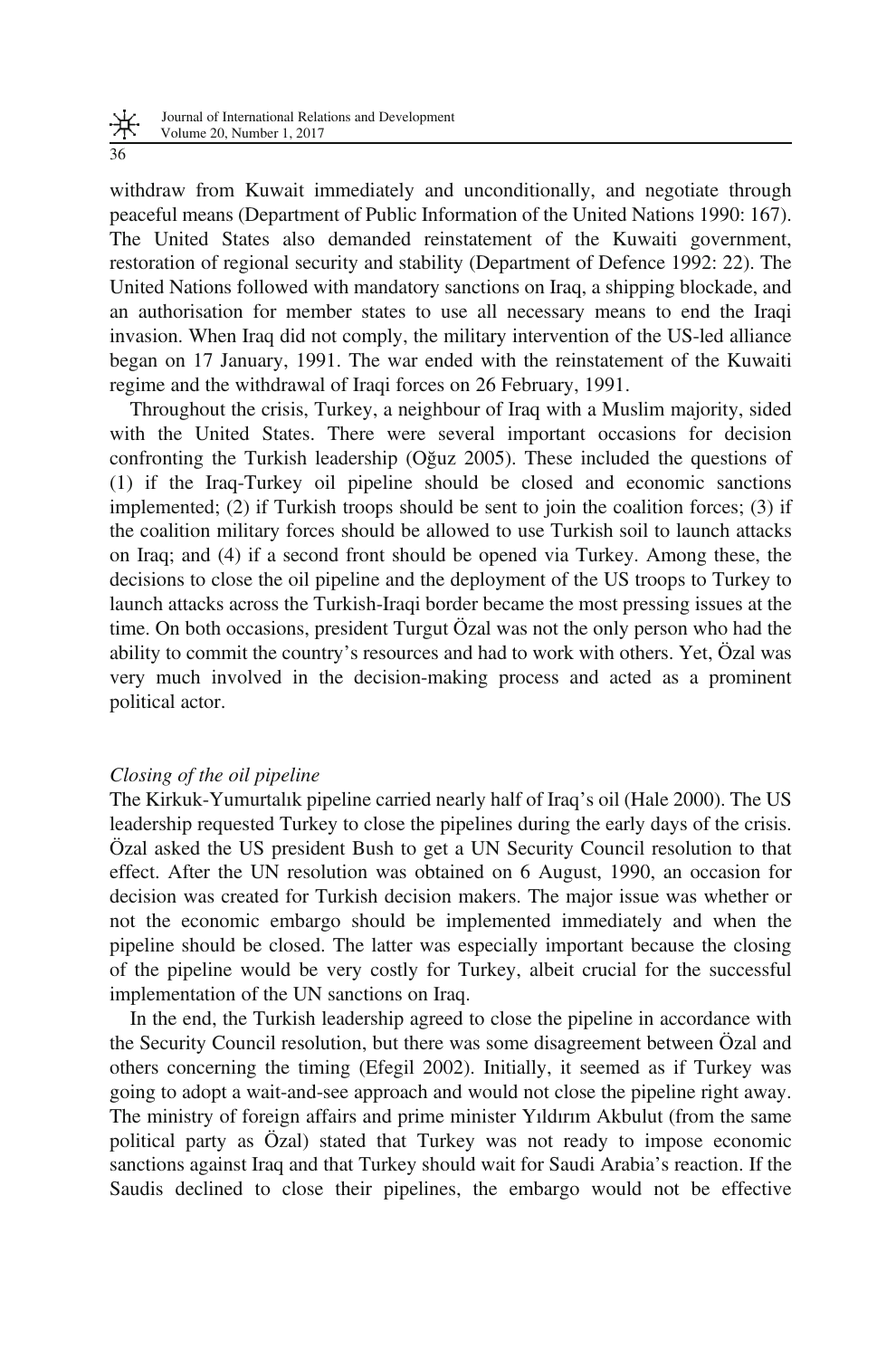

(Bush'tan Özal'a: Boru Hattını Kapatın 1990). Others, including the Turkish Armed Forces, suggested that Turkey would continue to 'adhere to its previous policy of remaining strictly aloof from Middle Eastern conflicts' (Hale 2000: 220). While these actors favoured a more cautious stance, president Özal's personal and often secret communications with president Bush continued.

The council of ministers meeting on 7 August, 1990, displayed the dominance of Özal as he made his preference clear and declared that he had already taken the relevant initiatives. Indeed, that very same day, Özal convened a small meeting with the state minister for energy, Mehmet Keçeciler, and ordered him to declare the pipeline closed (Oğuz 2005: 50–51). This announcement came as a surprise given that the decision was made without the knowledge of some very important decision makers, including the chief of staff Necip Torumtay, whose consent was required to make such a decision. Özal used the meeting of the council of ministers strategically and made the decision appear as if it were the government's decision. On 8 August, it was announced publicly that Turkey would suspend all commercial dealings with Iraq and close the oil pipeline from Kirkuk to Yumurtalik.<sup>6</sup> As later reports indicate, Özal put pressure on cabinet ministers to agree with his initiatives, despite opposition from the ministry of foreign affairs, opposition parties in the parliament, and the military (Efegil 2002; Oran 2001).

#### Allowing the US-led forces deployment in Turkey

When the prospect of a military operation against Iraq became apparent, another important occasion for decision emerged. Turkey hosted several US military bases on its soil, and unlike the previous decision, this occasion for decision — whether or not to allow the US-led forces in Turkey to be deployed — necessitated the approval of the Turkish parliament. Article 92 of the Turkish constitution requires parliamentary approval for foreign forces on Turkish soil for war purposes or for Turkish territory to be used in a war situation. Interestingly, president Özal had already asked prime minister Akbulut to take the issue to the parliament even before a request to deploy military forces came from the United States. According to many, Özal was informed about the US plans to use the bases in Turkey in advance and wanted to ensure parliamentary approval before the issue became a divisive one within Turkey (Hale 2000; Efegil 2002).

The decision to bring the motion to the parliament created considerable disagreement among the ruling Motherland Party, the ministry of foreign affairs, and the chief of staff. The motion created tension because it was perceived as a war decision on a country that did not attack Turkey and as giving a 'green light' for the utilisation of the US bases in Turkey. However, similar to the first occasion for decision, president Özal was effective in using his influence over the prime minister and did not refrain from publicly criticising those who were reluctant, such as the chief of staff and military officials, the ministry of foreign affairs, and the opponents in the Motherland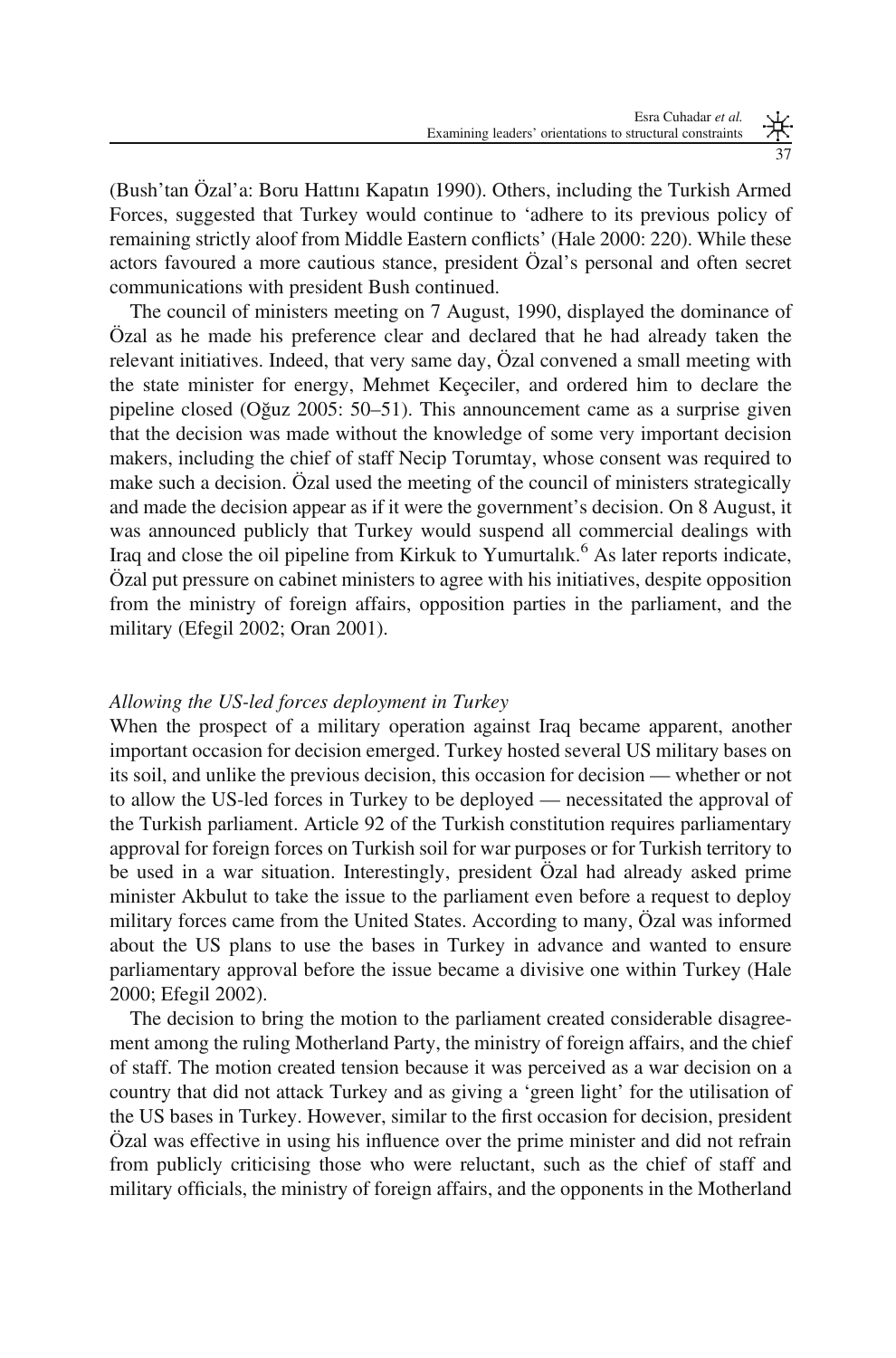Party. However, unlike the first occasion, Özal could not act alone, given the constitutional structural constraints.

The situation became more tense when the US secretary of state Baker, on his visit to Ankara on 9 August, 1990, requested (1) the use of the US bases located in Turkey for an air campaign in Northern Iraq, (2) the movement of Turkish troops to the Turkish-Iraqi border to help deter Saddam Hussein from moving his troops to Southern Iraq, and (3) the dispatch of a Turkish battalion to Saudi Arabia to join the allied forces assembling there (Pertman 1990). Özal immediately authorised prime minister Akbulut and the cabinet to get the necessary parliamentary approval. The office of the prime minister prepared a memorandum asking the parliament to grant the government the power to send Turkish troops abroad and permit the stationing of foreign troops in Turkey. The ministry of foreign affairs was once again left in the dark. After intense parliamentary debates, a bill, which stated that the government requested 'permission' (not 'power') to declare war only 'in case of aggression against our country' was approved (Hale 2000).

Özal, finding the bill too restrictive and not operational, pushed further to persuade members of the parliament to approve an 'unconditional authorisation' that would give him control over the decision. He became personally involved, alongside the council of ministers, in preparing a new memorandum, in which he asked for more power for the government with regard to sending Turkish troops to foreign countries and allowing foreign forces to be stationed in Turkey. Despite the rejection and/or abstinence of 30 members of the ruling Motherland Party during the vote on the motion on 5 September, 1990, parliament gave permission to the council of ministers to send Turkish troops and to allow the stationing of foreign forces in Turkey. The limits and scope of such actions were to be determined by the government even if Turkey was not attacked (Oğuz 2005: 70; Journal of Proceedings of the Parliament [TBMM Tutanak Dergisi], 1 September 1990). Yet, the parliament rejected the government's request for permission to declare war (Hale 2000). Although the authoritative decision unit was not president Özal on this occasion, he was still extremely influential in the decision outcome and constantly challenged structural constraints.

## The 2003 Iraq war and occasions for decisions

Following the 9/11 terrorist attacks, the Bush administration perceived the Iraqi regime as a threat to the US security. Iraq was, allegedly, equipped with weapons of mass destruction and, consequently, the US government began planning a military operation in 2002. The operation began on 20 March, 2003.

The US preference to open a Northern front via Turkey in the Iraq war became an important issue in Ankara in December 2002 and January 2003, only months after the newly elected Justice and Development Party ('Adalet ve Kalkınma Partisi', AKP hereafter) came to power. Although sympathetic to the US worries, the newly created government was hesitant to support the US initiative directly as many Turks saw a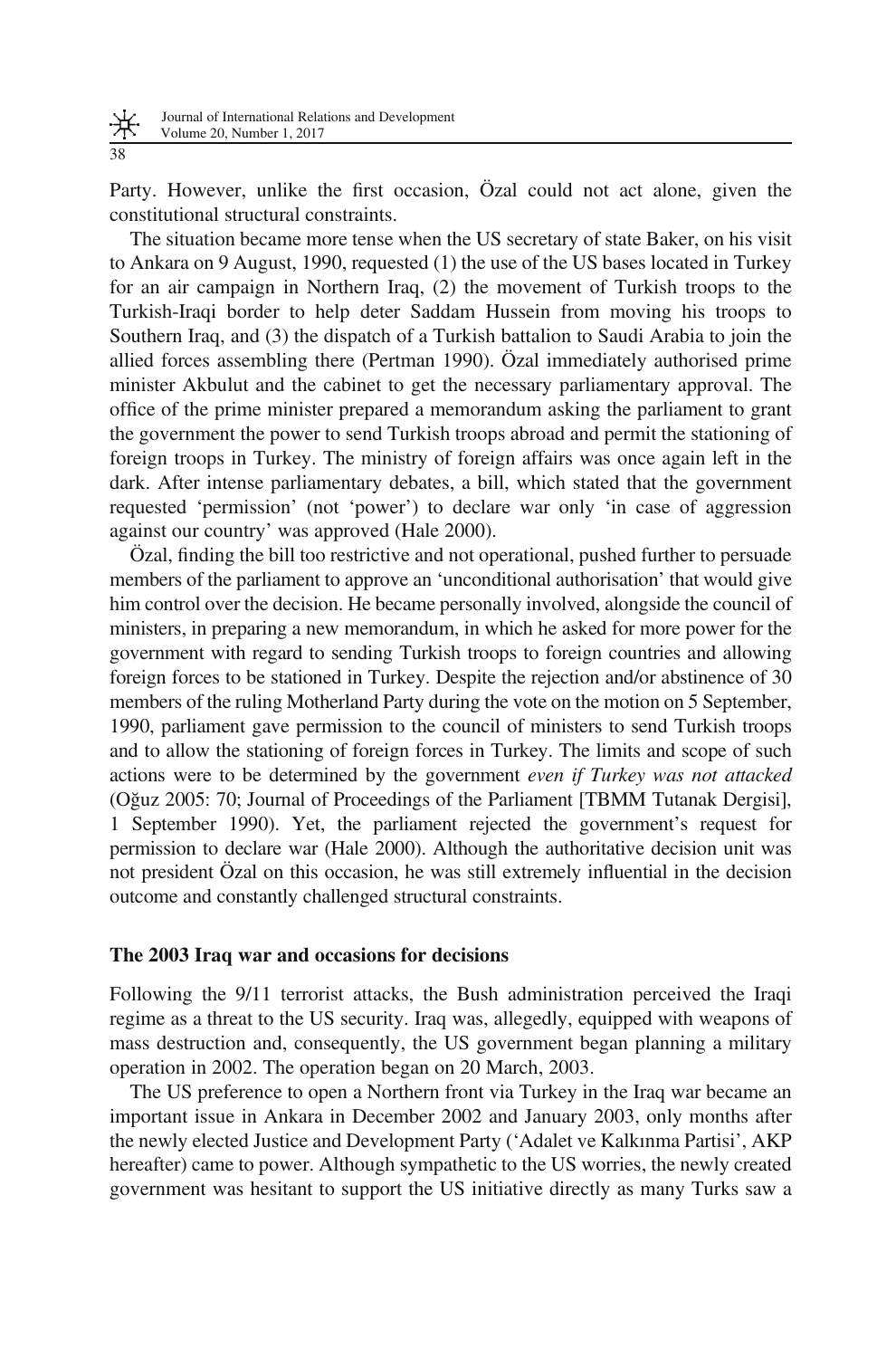possible invasion of Iraq by the United States as nothing more than an act of aggression (Gözen 2005; Kapsis 2006). The US decision to invade Iraq, with or without Turkish support, proved to be the first major challenge for the new government that was largely inexperienced and wanting to please both the US government and the Turkish public. This would prove difficult as approximately 90 per cent of the Turkish public opposed the US intervention, seeing it as unlawful and unethical (Gözen 2005), and most Turks (86 per cent) were also against the stationing of the US troops in Turkey for the invasion (Özdamar and Taydaş 2012). The antiwar and anti-American sentiments among the Turkish population resulted from the nature of the ongoing US-Turkish negotiations and how the United States treated Turkey, as well as from Turkey's experience during the first Gulf War (Özdamar and Taydaş 2012). Public opinion mattered more than usually during this period, although it remained only one of the factors influencing Turkish leaders.

The rejection of the motion by the Turkish parliament on 1 March, 2003, is usually considered to be the critical event in Turkey's decision on the 2003 Iraq war. Yet, there were four important occasions for decision. These included: (1) the February 6 motion: if Turkey should authorise the United States to upgrade the US military bases in Turkey in preparation for the impending war; (2) the March 1 motion: if Turkey should allow the United States to station troops in Turkey as a base for a Northern front, (3) the March 20 motion: if the United States should be given over-flight rights; and (4) the October 7 motion: if Turkey should send its own troops to Iraq (Yetkin 2004: 100).

Among these, we focus on the second and the third occasion for decision, as they proved to be the most contentious. Although neither Recep Tayyip Erdoğan, who was not part of the cabinet during the initial stage due to legal constraints, $\frac{7}{1}$  nor Abdullah Gül had 'the authority to make a decision that cannot be readily reversed' (Hermann 2001: 48), both acted as prominent political actors on both occasions for decision. Following by-elections, Erdoğan was elected to the parliament on 9 March and he replaced Gül as prime minister on 14 March, 2003. Gül was appointed as the minister of foreign affairs the same day. Although these changes took place as negotiations about Turkey's involvement in the Iraq war were underway, Erdoğan, as head of the AKP and prime minister-to-be, was the leading figure from the very beginning of the process. According to Taydaş and Özdamar, 'Erdoğan acted as de facto prime minister and led the Iraq war talks with the United States, even though he had no formal powers. He tried to show the members of the party that he was, indeed, in charge' (2013: 234). The minister of foreign affairs during the time of the crisis, Yaşar Yakış, also confirmed that he and prime minister Gül consulted with Erdoğan on highly critical decisions concerning the crisis.<sup>8</sup>

#### Deployment of the US troops in Turkey for a Northern front

The first written request from Turkey was sent on 19 November, 2002, asking the Turkish government to allow the US personnel who were permanently based in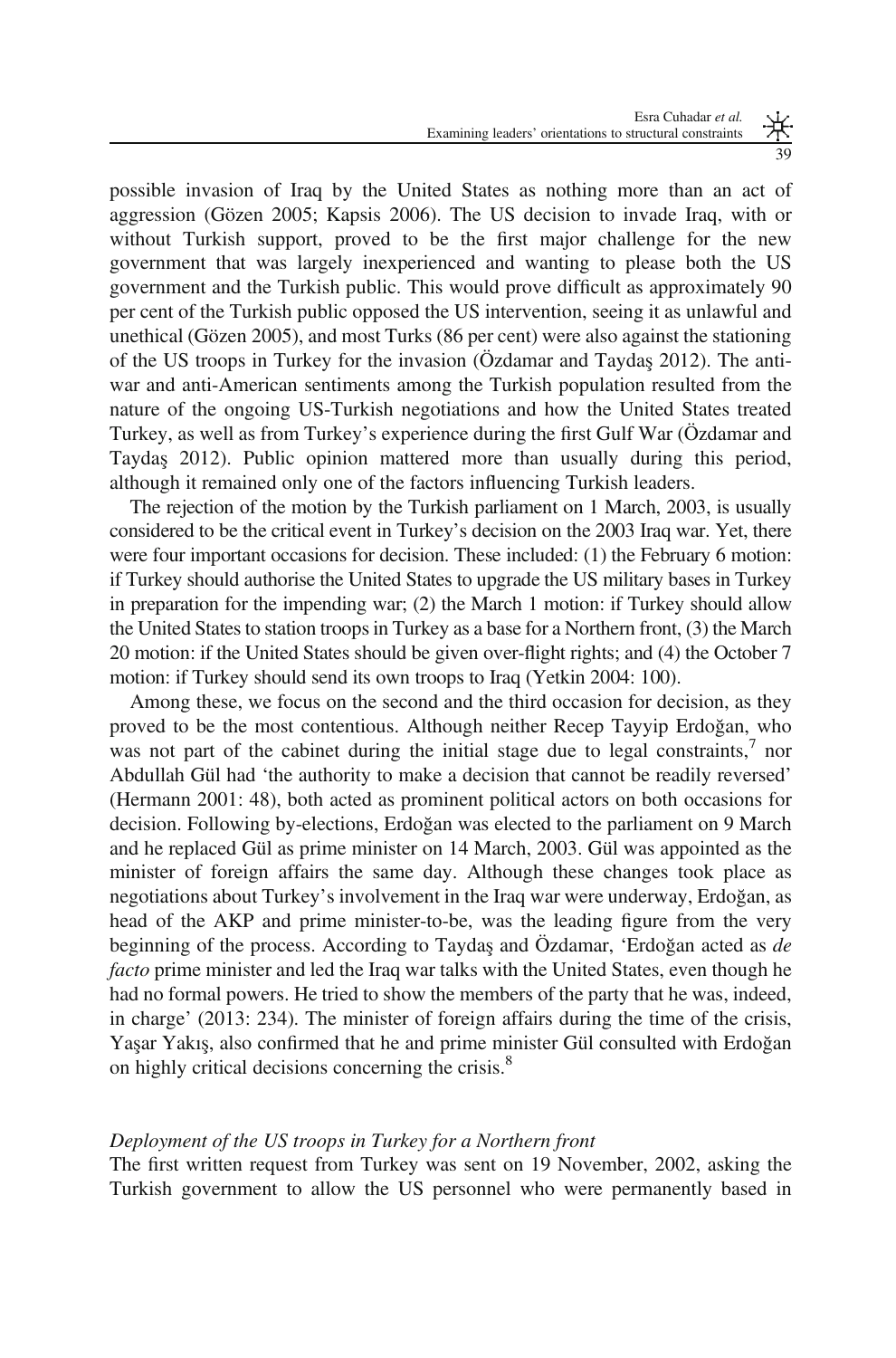Turkey to prepare the US bases for use during the war. Both the military officials and the foreign ministry bureaucrats completed a detailed report strongly recommending Turkey's support to the US-led coalition before the gathering of the MGK on 31 January. They criticised the indecisive attitude of the government and insisted that it should make a decision urgently (Yetkin 2004). Despite the MGK's green light to eventual participation in a military action against Iraq, the government refrained from making a clear decision. Prime minister Gül hoped to prevent war by visiting countries in the region and sending Turkish officials to meet with Iraqi officials to persuade Saddam Hussein to comply with the sanctions regime (Yetkin 2004). This was partly because he knew that he would have difficulty convincing his party members to vote in favour of a motion supporting the US deployment and opening a Northern front in the Iraq war (Yetkin 2004).

On 6 February, 2003, by a vote of 308 to 193, the Turkish parliament passed Resolution 759, giving power to the government to open a number of Turkish bases to the US specialists for war preparation. The motion represented the government's willingness to cooperate with the United States. Some parliamentarians adamantly rejected the claim that this was a 'blank check' of support for the US-led coalition. The government, however, was already in negotiations with the Bush administration regarding Turkish involvement in the war. In these negotiations, Turkey set forth a number of conditions for its involvement, including the deployment of defence capabilities at its border with Iraq to manage any refugee flow, the US economic aid to compensate for losses from the war, and a partnership with the United States in overseeing the distribution and recollection of sophisticated weapons to opposition groups in Northern Iraq.

The Turkish government and the US officials had an understanding that an agreement was in the making. The negotiations regarding a deal were almost concluded by the third week of February. Before a cabinet meeting on 24 February, 2003, foreign affairs minister Yaşar Yakış said that an agreement in principle, yet unofficial and not final, was reached on the political and military conditions of the US deployment, and only a few issues remained concerning the economic aid package. Turkey was to be offered US\$2 billion in aid and \$24 billion in loan provision (Bölükbaşı 2008). Turkey and the United States, however, were unable to reach a final agreement (Yetkin 2004).

Hesitant to put a motion to parliamentary vote and ask for delegation of power from the parliament to allow the deployment of the US troops in Turkey and the sending of Turkish troops to Iraq, especially without a written agreement, the AKP government received more pressure from the United States, despite major disagreements regarding the details of Turkey's involvement within the Turkish leadership (Yetkin 2004). Finally, the US administration asked the Turkish government to make a decision within 48 hours.

This pressure intensified further the divisions among policymakers in Ankara. Some cabinet ministers were in favour of the deployment of the US forces and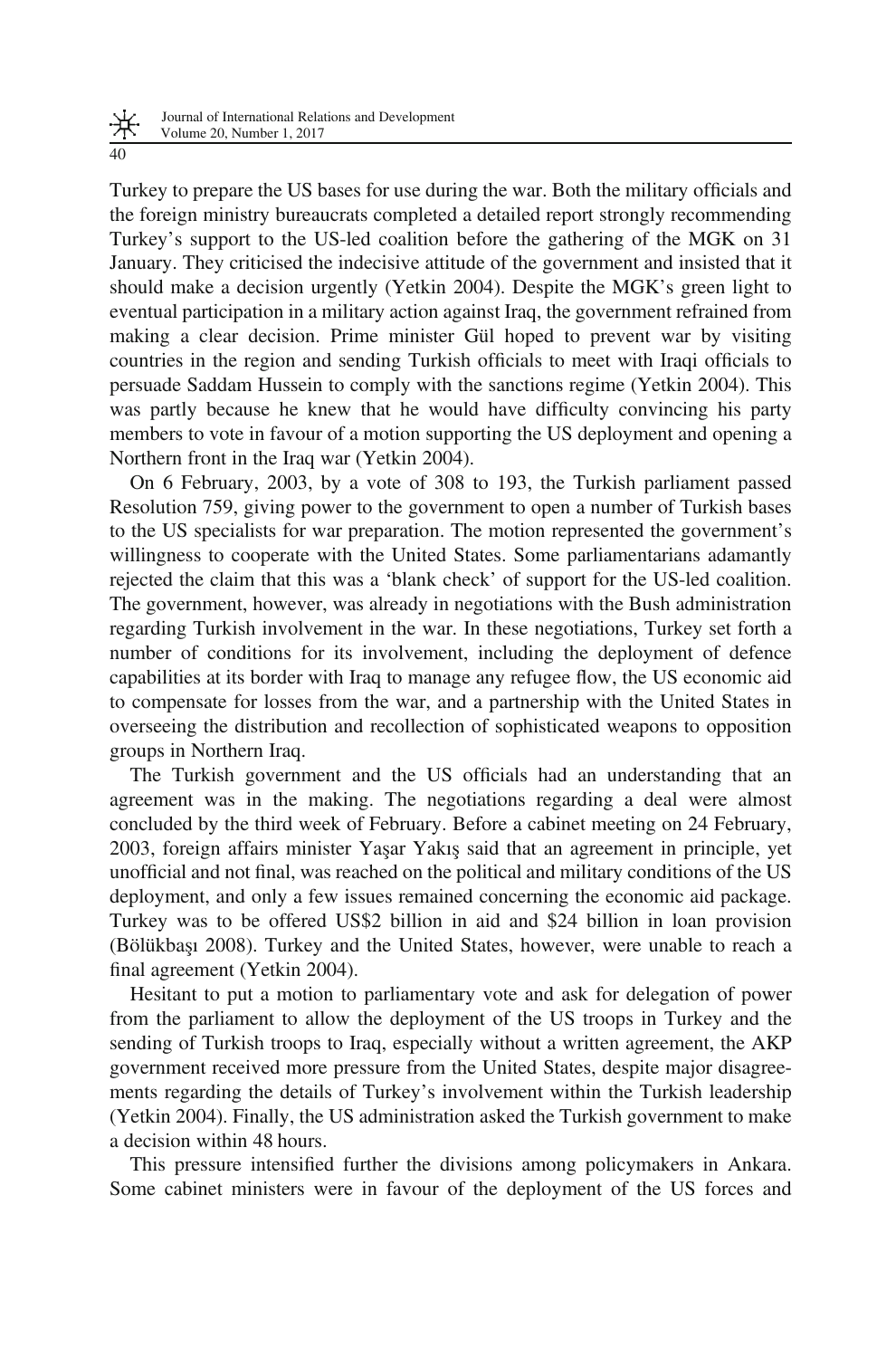Turkey's involvement in the conflict, although others were opposed to them. Although the MGK, the ministry of foreign affairs, and the Turkish Armed Forces were generally pro-deployment, president Necdet Sezer, most of the deputies in the parliament including the opposition parties, and the speaker of the parliament Bülent Arınç (AKP) were against it (Yanatma 2008). The newly elected AKP government, and especially Gül as temporary prime minister, were reluctant to take responsibility. Gül wanted to diffuse accountability by emphasising that the military favoured direct involvement (Yetkin 2003, 2004) and he sought public affirmation from the military, which could help the government share responsibility for a war decision. Tellingly, before sending in the motion asking for deployment, the cabinet decided to wait until the MGK meeting on 28 February, 2003, with the expectation of a strong recommendation from the military. The military, on the other hand, was waiting for a political decision and refrained from announcing an opinion publicly (Yetkin 2004; Bölükbaşı 2008).

The AKP leader Erdoğan was conflicted about the decision. Although he was sensitive to the overwhelming public opposition and the reservations within his own party, he felt that the newly elected Islamic-associated government could not risk going against the United States, Turkey's most important long-standing ally. 'In the end, Erdoğan chose the middle ground and gave the impression that he did not strongly support either option. He asked the government to move with negotiations and preparations for the war, but in public, he did not strongly support the motion' (Taydaş and Özdamar 2013: 235).

Erdoğan and Gül decided to send a motion to the parliament. The motion asked the parliament to allow 62,000 US troops (also 255 warplanes and 65 helicopters) to be stationed in Turkey as well as to grant the right for Turkey to deploy 40,000 troops in coordination with the United States in Northern Iraq (Robins 2003a). The parliament voted on the motion on 1 March, 2003, only to reject it. Although the motion gained a numeric majority (264 to 250), it failed to receive the simple majority of *all* legislators because of 19 abstentions. By all accounts, the party leadership was surprised at the outcome (Yetkin 2003; Kesgin and Kaarbo 2010; Taydaş and Özdamar 2013).

#### Opening of Turkish air space

On 14 March, 2003, five days after winning a by-election, Erdoğan became prime minister. Even before the changes in the cabinet, the AKP leadership had agreed to present a new motion to the parliament and pursue it with great vigour when the right time came (Robins 2003a). The argument this time was that the new bill should not commit Turkey directly to participate in the Iraq war, but allow the United States to use its bases in Turkey.

The new motion was sent to the parliament for a March 20 vote, as Article 92 required. Unlike the March 1 motion, two leaders were more proactive on this occasion: chief of staff Hilmi Özkök and the AKP leader and new prime minister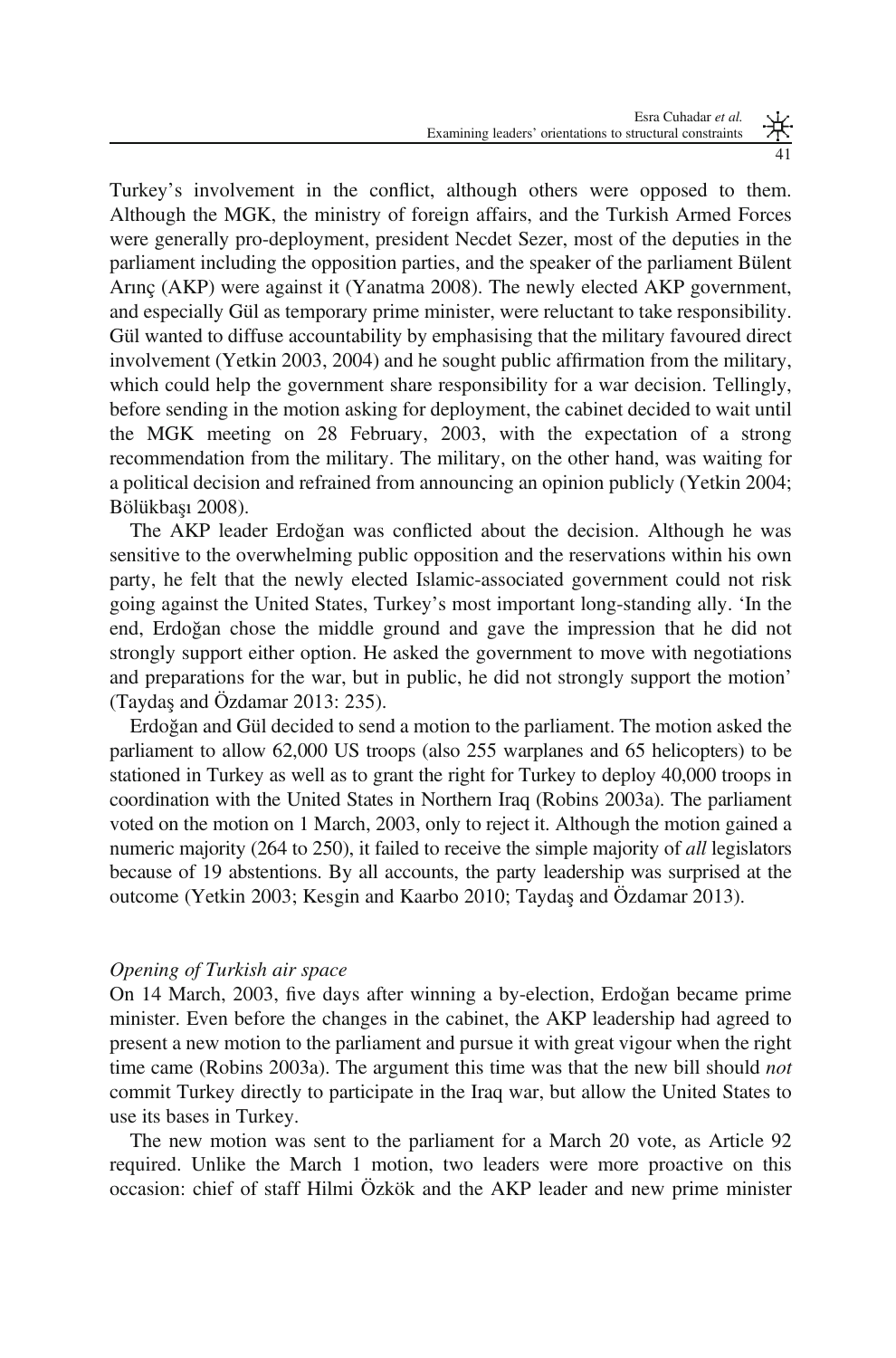Erdoğan. Özkök declared publicly that the military supported the government's position (Yetkin 2004: 186). According to the military, Turkey should not be left completely outside of the events in Iraq and it should have a say in re-shaping the new Iraq. For Özkök, by just wishing the war did not happen and doing nothing, Turkey would be hurt (Balbay 2004). Such a clear and strong declaration by the military was influential in the second decision.

Erdoğan also took important extra measures before the parliamentary vote. Tellingly, he did not reappoint Ertuğrul Yalçınbayır, who eventually voted against the bill, to the new cabinet (Kesgin and Kaarbo 2010). Moreover, there were several 'closed-door' meetings that Erdoğan held with the AKP deputies before the vote. The bill was approved on 20 March, following a 332 to 202 vote and one abstention. This result gave the government the power to grant the United States over-flight rights to conduct bombing missions and to send special forces to Northern Iraq to engage Iraqi forces.

## Structural factors in the 1991 and 2003 Iraq war decisions

On these occasions for decisions, structural constraints were either very similar or indeterminate. For both cases, Turkey's most important strategic ally, the United States, offered rewards and put pressure on Turkey to secure Turkish cooperation in the military conflicts. The threat of a destabilised Iraq and what that would mean for Kurdish aspirations for independence and for refugees into Turkey were also operative in both cases and decision makers had to decide if it was better to be involved and have some post-conflict influence on Iraq, even if they opposed the invasions. The economic costs on Turkey of a war, despite promises of off-setting aid from the United States, were additional constraints that Turkish leaders had to consider in 1991 and 2003.

Certainly, the international structure differed in other ways across these time periods. In 1991, the Cold War had only just ended. The Soviet Union still existed, it was an ally of Iraq, and was an important factor in the US and the UN decision making. In 2003, the bipolar international structure had clearly given way to the military hegemon, the United States. Arguably, Turkey was more constrained by the international structures in 1991. As a middle power, it was clearly dependent on the United States during the Cold War. By 2003, Turkey had successfully charted a more independent foreign policy and there was greater division within the international community over the second Iraq war. These clear differences in the international system, however, did not have automatic consequences. Not all Turkish leaders in 1991 believed that there was nothing Turkey could do but support the United States. Even the military was willing to defy the ally's pressure. And it would be difficult to argue that Özal was simply acting as a pawn of the United States or that he succumbed to the US pressure against his will. Similarly, in 2003, not all thought that Turkey was 'free' to ignore the request of the United States. Indeed, Erdoğan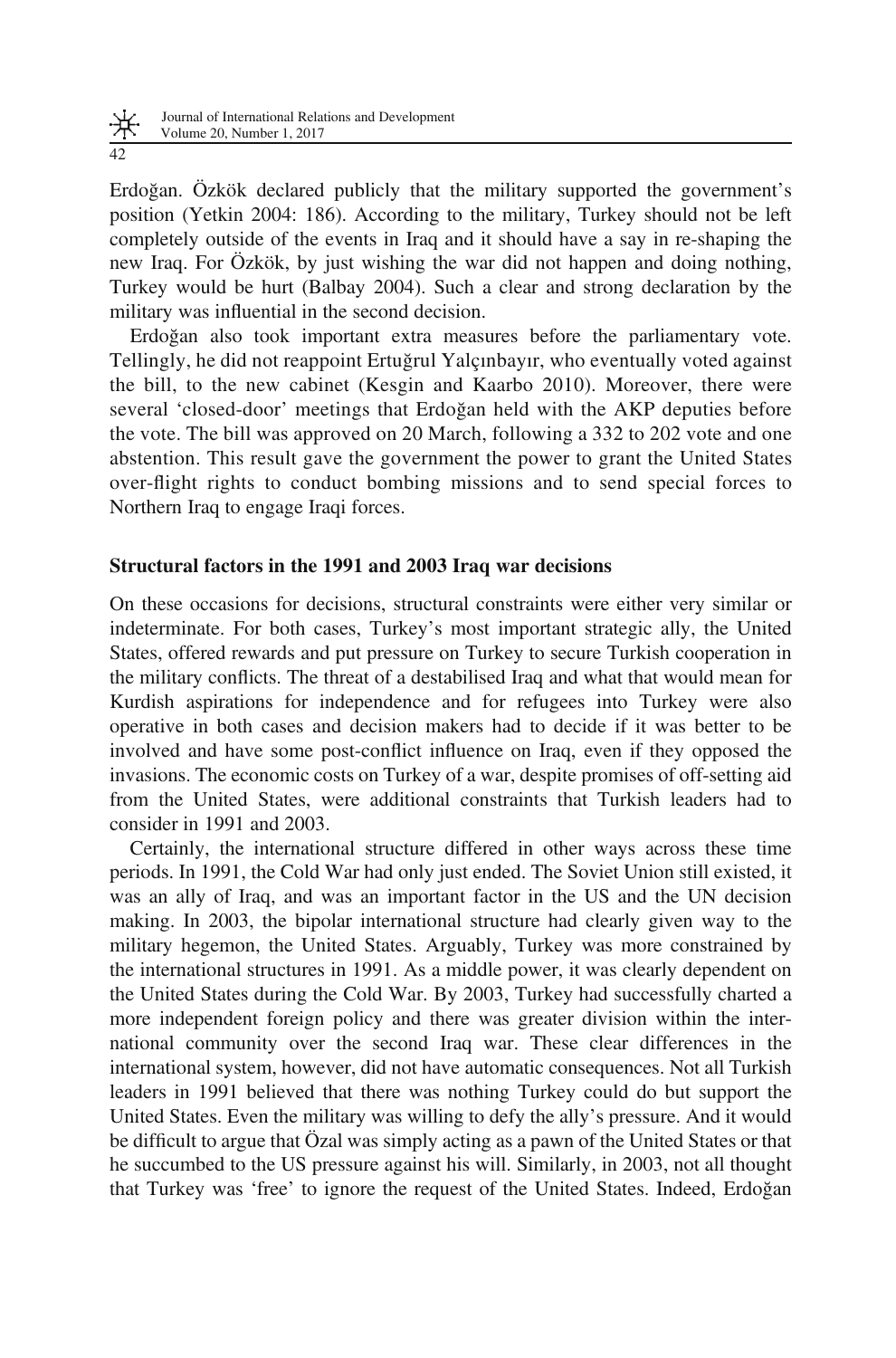believed it was necessary to support the United States, for Turkey's interests. Thus, the differences in international structures cannot account for the different outcomes and processes of these cases.

Internal structures were very similar across the cases. In the first Iraq war decisions, the Motherland Party was a single party government, controlling a majority of votes in the parliament and all cabinet positions. The cabinet was formed after Özal had left the leadership of the Motherland Party following his election to presidency. Similarly, in the second Iraq war decisions, the cabinet was composed entirely of the AKP deputies and this single party commanded a parliamentary majority. In both cases, there were divisions within the ruling parties: in 1991, some Motherland Party members, led by Mesut Yılmaz, blamed president Özal for reckless foreign policy behaviour, and in 2003, Bülent Arınç, the speaker of the parliament, and Yalçınbayır, deputy prime minister, opposed the war in general and the US requests from Turkey. In both cases, key bureaucratic and military actors were either pushing for their own policy preference or remained strategically silent. Another important structural constant were the constitutional constraints that were identical across these occasions. Article 92 of the constitution did not allow decisions to be made by the cabinet or by a single leader, and gave the power to the parliament to decide on war powers.

Despite these constraints, Özal did not refrain from pressuring the prime minister and the cabinet or from using his personal influence on certain deputies in the parliament to get a decision to his liking in the first Iraq war. Once the parliament granted the cabinet war powers, Özal conducted all negotiations with the US authorities, shadowing the government. On both occasions for decision, Özal sidelined the traditional policymakers like the military and the ministry of foreign affairs and replaced representatives from these actors with his own advisors and supporters. Unlike previous presidents, Özal went further by interpreting Article 104 of the constitution to its fullest in a way to use the maximum authority given to the president (Kılıç 1990). He was quick to note that, as president, he was the chief of the army, and head of the MGK, and therefore empowered with the mandate of the parliament to authorise Turkish troops when the parliament was in recess. With this, he almost saw himself equal to the prime minister and the cabinet and he acted as if Turkey had a presidential system. In doing so, Özal challenged considerable domestic constraints to secure his preferred outcome in the 1991 Gulf War.

The decision-making process on the first occasion for decision of the second Iraq war was also very complex and involved multiple actors; actions required parliamentary approval but the leadership of the AKP was divided. Erdoğan did not have any official position in the government at the time, but he was nevertheless effectively in charge of the party. Furthermore, Gül did not act as a predominant leader, instead trying to spread the responsibility for the decision. It is telling that the AKP leader Erdoğan did not push hard for approval of the motion either. He held a group meeting on 25 and 26 February, in which he asked party members to vote in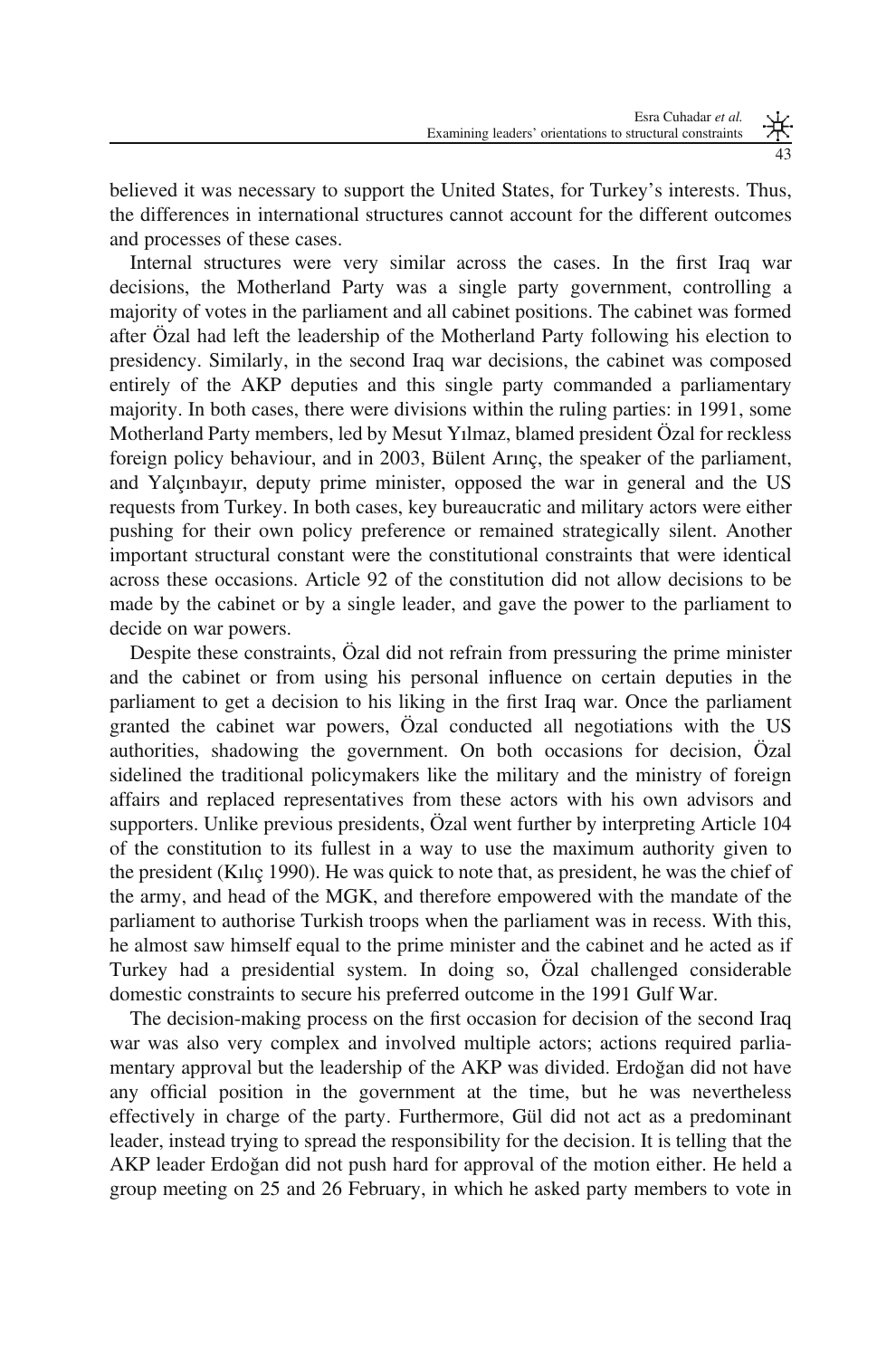favour of the bill. He later asked the AKP deputies to write down their preferences on a piece of paper. The results suggested that the majority of the deputies would be voting for the motion, and that the motion would be passed by more than enough votes (Taydaş and Özdamar 2013: 236). This might explain why Erdoğan refrained from taking a group decision at this meeting, which would have required the AKP to vote en bloc on 1 March. The decision was left entirely to the parliament. In this sense, this particular occasion was completely different from the 1991 decision in which Özal displayed a forceful leadership challenging constraints at the risk of creating a domestic political crisis.

As the case studies illustrate, despite similarities in structural factors, the decisions reached in the first and second Iraq war decisions were significantly different from each other. Turkey largely complied with the United States in 1991, while it did so only moderately and belatedly in 2003. These differences cannot be traced easily to different structural pressures or opportunities. Furthermore, both agents who were key in these decisions — Özal and Erdoğan — favoured cooperation with the United States. What is different is how they interacted with the various structures they faced. In what follows below, we examine the personality traits of Turgut Özal and Recep Tayyip Erdoğan to help us understand better how these two leaders reacted to internal and external constraints.

## Adding agents' orientations to structures: Özal and Erdoğan's leadership trait analysis

Table 1 shows scores for Özal and Erdoğan on each of the seven personality traits, as well as the mean scores for the comparison groups composed of world leaders and a smaller set of Middle Eastern leaders. Özal and Erdoğan have very similar scores for belief in ability to control events, in-group bias, distrust of others, and task focus. The traits for which the two leaders differ are conceptual complexity, need for power, and self-confidence. In this section, we focus on the differences in the leaders' traits and explore how they contribute to our understanding of the case studies and the dissimilar processes and outcomes in the foreign policies of these leaders. Due to space considerations, we make reference to the world leaders comparison group; comparisons using the Middle East norming group are almost identical with no significant change in our interpretation of the differences between Özal and Erdoğan. Our aim is to use the LTA traits to provide a reliable, systematic assessment for an understanding of which characteristics of agents affect their interactions with structures and how. Our purpose here is also to evaluate critically the specific traits of LTA for their ability to explain leadership behaviour.

Özal scores higher than Erdoğan (almost one standard deviation above him) on the self-confidence trait. Erdoğan's score (0.36) equals the mean for the world leaders comparison group; Özal (0.45) is almost one standard deviation higher than the world

 $\overline{44}$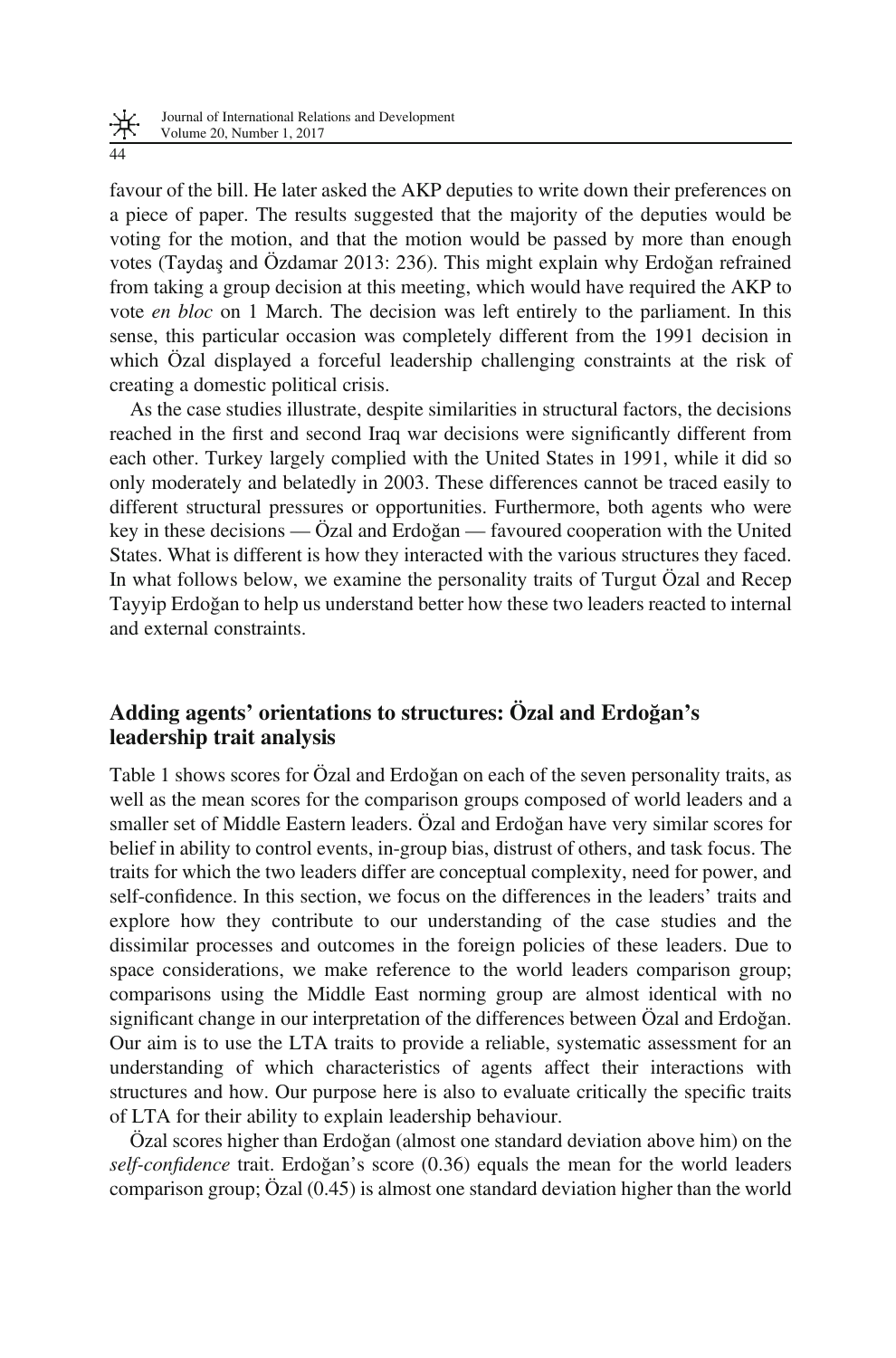| Personality trait                      |      | Özal Erdoğan | World mean $IN = 2841$<br>(standard deviation) | Middle East mean $[N = 46]$<br>(standard deviation) |
|----------------------------------------|------|--------------|------------------------------------------------|-----------------------------------------------------|
| Belief in ability to<br>control events | 0.35 | 0.37         | 0.35(0.05)                                     | 0.33(0.06)                                          |
| Conceptual<br>complexity               | 0.66 | 0.58         | 0.59(0.06)                                     | 0.56(0.08)                                          |
| Distrust of others                     | 0.09 | 0.11         | 0.13(0.06)                                     | 0.16(0.07)                                          |
| In-group bias                          | 0.10 | 0.10         | 0.15(0.05)                                     | 0.15(0.06)                                          |
| Need for power                         | 0.22 | 0.31         | 0.26(0.05)                                     | 0.27(0.06)                                          |
| Self-confidence                        | 0.45 | 0.36         | 0.36(0.10)                                     | 0.31(0.13)                                          |
| Task focus                             | 0.70 | 0.73         | 0.63(0.07)                                     | 0.58(0.06)                                          |

Table 1 LTA Profile of Özal and Erdoğan on seven personality traits<sup>a</sup>

<sup>a</sup>World and Middle East means and standard deviation numbers obtained from Margaret Hermann (email communication). These were calculated from the data created by the ProfilerPlus program (version 5.8.4).

mean. Leaders with high self-confidence have an elevated sense of self-importance and 'are more immune to incoming information from the environment than those with low self-confidence. They are generally satisfied with who they are and are not searching for more material on which to evaluate themselves and their behaviour' (Hermann 2003: 195). Leaders with low self-confidence, on the other hand,

are easily buffeted by the 'contextual winds'. Without a well-developed sense of who they are, such leaders tend to continually seek out information from the environment in order to know what to do and how to confirm to the demands of the circumstances in which they find themselves. […] To compensate for feelings of inadequacy, these leaders seek to become the agents […] that can help to enhance their self-confidence. (Hermann 2003: 196)

The difference in Özal and Erdoğan's self-confidence, as measured at the particular time of these decisions, can help explain their dissimilar leadership styles in the cases. Özal's higher self-confidence enabled him to challenge and manipulate domestic constraints, including constitutional limitations on his authority. He also did not hesitate to use his influence directly or indirectly. Sanctions against Iraq were solely and promptly decided by Özal despite the wait-and-see policy of the other actors. He pursued his interests and realised his policy preferences by ensuring the transfer of power to himself, being in direct contact with president Bush, assuming the lead negotiator role, and obtaining legislation that would also give him a lot of leeway in negotiations with the United States. He used his power bluntly and excluded many people from the process to achieve his desired policy outcome. Özal was dismissive towards those who stood in his way, sidelining or eliminating them in the decision-making process. Excluding the ministry of foreign affairs bureaucrats from decision making, he created a domestic political crisis that led to three resignations. Özal's self-confidence can be seen in his firm belief in the 'right thing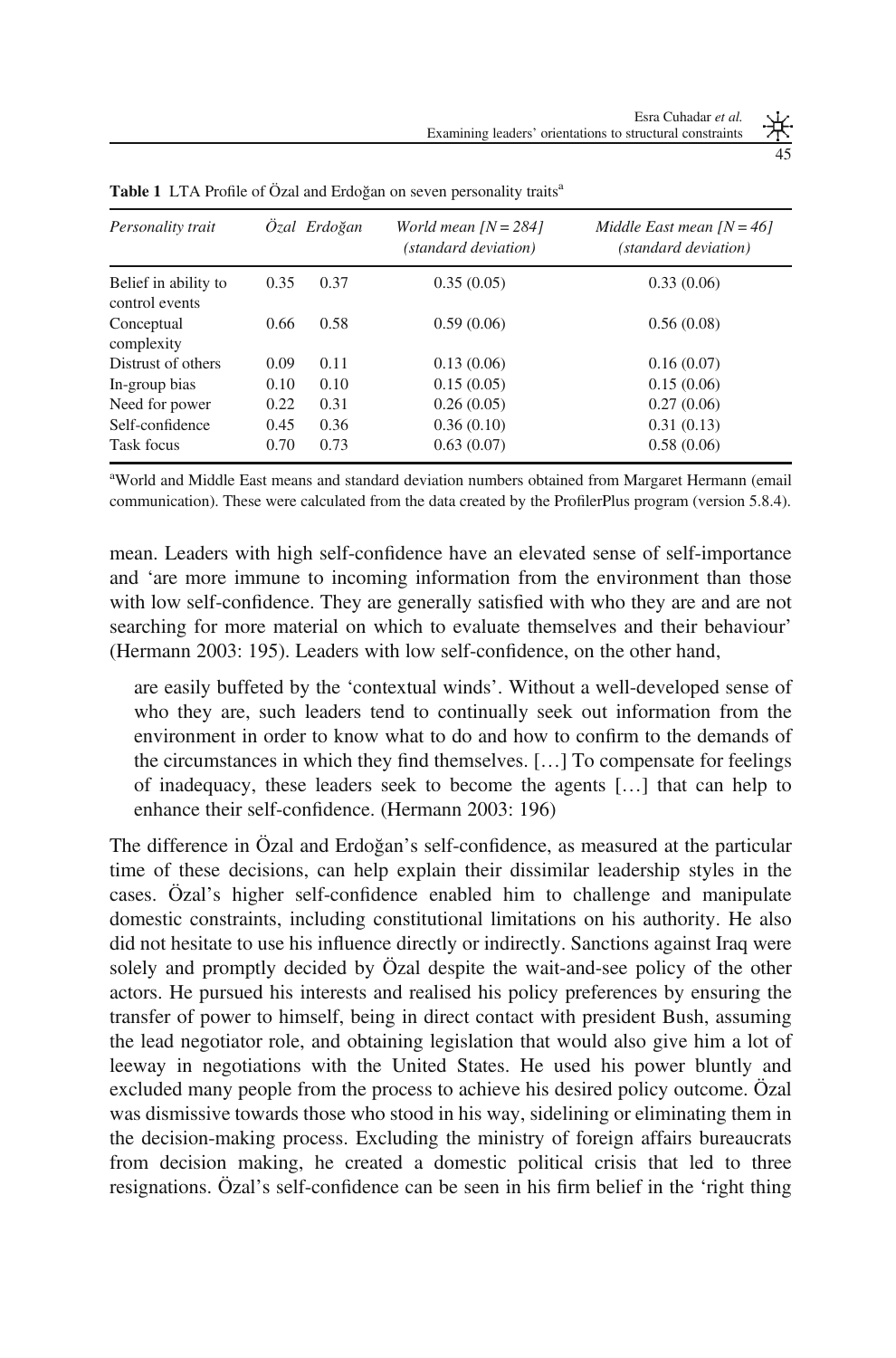that needed to be done', which was to join the US-led coalition and get Iraq out of Kuwait, and in his adamant pursuit of this policy even at the expense of domestic political relations.

Erdoğan, on the other hand, did not have the high confidence to direct the process at the time. Instead, he let the process unfold itself in the beginning. Unlike Özal, he delegated decision making and negotiations to Gül and Yakış, other people from his party, as well as bureaucrats. Even when he advised the AKP deputies in late February to vote for the US troops deployment in Turkey, Erdoğan did not take a group decision or display a forceful leadership. Similarly, whereas he took charge of the process and acted more decisively and forcefully on the second occasion for decision, he still took into account advice given by other people in the policy-making circles.

Özal and Erdoğan also differ in conceptual complexity. Özal has a higher score (0.66) than Erdoğan (0.58) and is one standard deviation above the mean for the world leaders group, while Erdoğan is one standard deviation below Özal and has almost the same score as the world leaders mean. Conceptual complexity indicates the ability of the leader to differentiate, describe, or discuss other people, places, policies, or ideas in a complex manner. Leaders that have high conceptual complexity see various dimensions of an issue, are more comfortable with uncertainty, and are flexible in their reactions to ideas. Such leaders seek a variety of perspectives and are attuned to contextual information. Leaders who have low conceptual complexity tend to see positions as black-and-white, are unaware of ambiguity in their environment, and are inflexible in their reactions to ideas. Such leaders often act based on their intuition and prefer action to analysis, planning, or an extensive search for information (Hermann 2003).

The differences in complexity between Özal and Erdoğan can be interpreted meaningfully in the cases. Özal's higher complexity may have given him the ability, not just the motivation, to carefully engineer and dominate the decision making. Consistent with conceptually complex leaders, Özal was in constant communication with foreign leaders and he closely monitored the developments in the crisis by seeking first-hand information from his foreign counterparts, especially the US president Bush. Among Turkish leaders, Özal was one of the few who talked with a wide variety of foreign correspondents and journalists on a variety of related topics, such as with experts from OPEC and the Turkish Petroleum Corporation on the effects of crisis for the global oil market. He often explained Turkey's position during the crisis and asked how they saw the events. In his speeches on the crisis, Özal often relied on and disclosed facts about the crisis (e.g. oil prices, new power balance, alliances, trade relations, threat perception) and how other countries in the world, and especially Turkey's Western allies, positioned themselves. He often used factual data to convince the opposition. Erdoğan, on the other hand, was not very successful in manipulating the environment and getting the result he desired, especially on the first occasion for decision. He was also not seeking information actively, especially from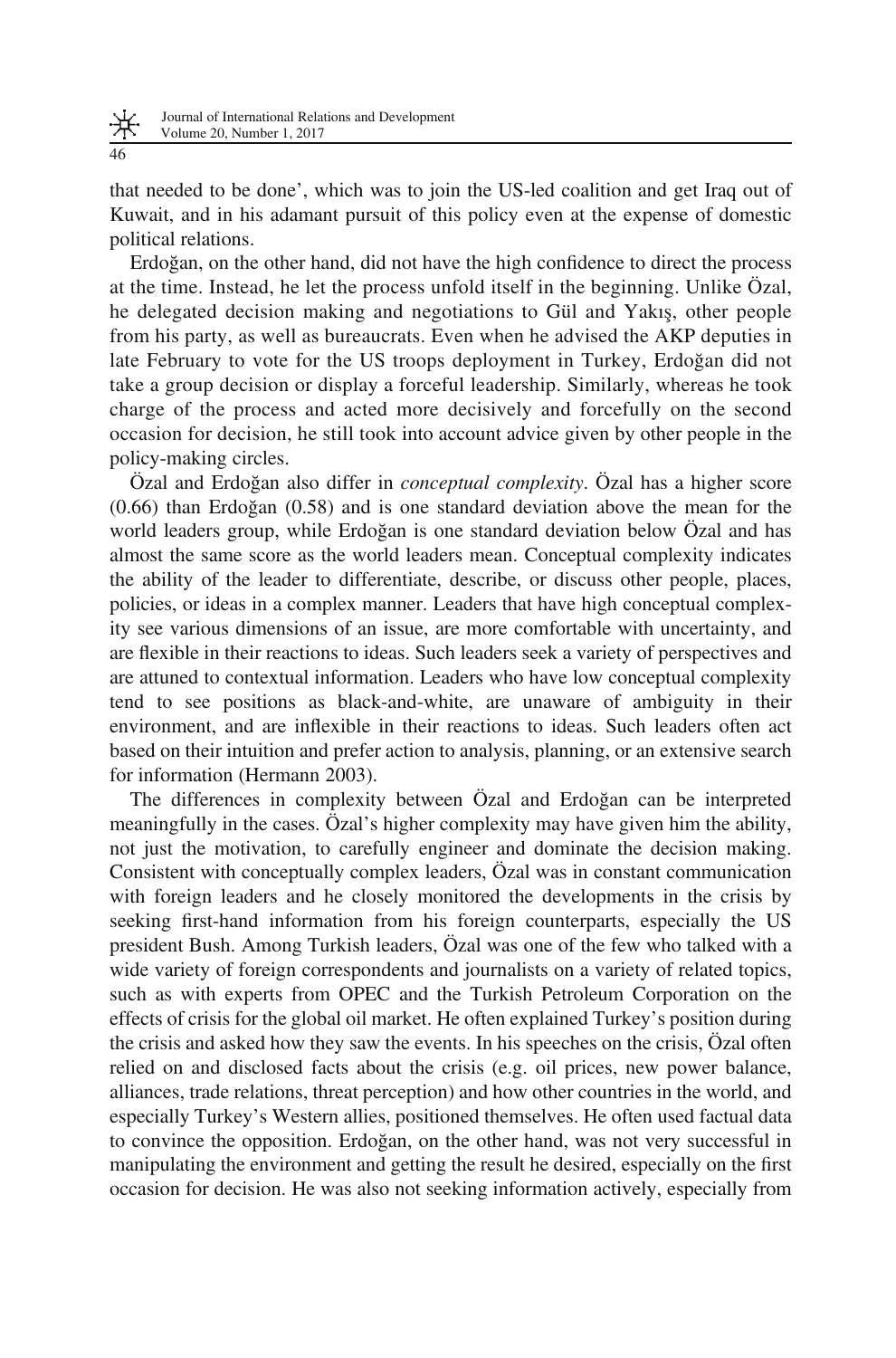sources outside of Turkey. Inside the country, he was surprised at the outcome of the parliamentary vote.

The third trait on which Özal and Erdoğan differ is need for power. Özal (0.22) is almost one standard deviation lower than the mean of the comparison group; but Erdoğan's score (0.31) is both above the world leaders average and almost two standard deviations higher than Özal's. According to Hermann (2003), leaders with a high need for power have a strong desire to control or influence others:

They are good at sizing up situations and sensing what tactics will work to achieve their goals. Indeed, they are highly Machiavellian, often working behind the scenes to insure their positions prevail. […] Leaders high in need for power will test the limits before adhering to a course of action, bartering and bargaining up until the last moment to see what is possible […]. (ibid., 191).

Leaders who are low in power, on the other hand, are comfortable allowing others to lead and have influence. They put the group's interest before their own and they empower others around them to share responsibility.

Özal's and Erdoğan's scores on this trait do not resonate well in the case studies. Instead, Özal acts much more like a leader with a high need for power, skilfully manipulating the policy-making process, driven by his desire to influence the decisions. Erdoğan, on the other hand does not behave much like a leader with a high need for power. Although he does take greater responsibility and seeks to influence the outcome in the second decision, overall, he does not appear Machiavellian.

Despite the importance of the other LTA traits in previous research on leaders' personalities and foreign policy, this study finds no critical differences between Özal and Erdoğan in terms of their belief in ability to control events (both are around the world leaders mean), *distrust* (both are close to the mean of the world leaders), *in*group bias (both are one standard deviation below the mean), and task focus (both are one standard deviation higher than the world leaders mean).

Two of the traits that differ between Özal and Erdoğan, self-confidence and conceptual complexity, do help explain these leaders' dissimilar interactions with their structural context in theoretically meaningful ways. This suggests that these traits, and their combinations, deserve more attention in future research. Furthermore, conceptual complexity may relate to leaders' abilities to manipulate constraints as much as it relates to leaders' openness to a variety of perspectives. Finally, Erdoğan's profile may be sensitive to this particular time period, reflecting his high need for power at the time as he learns to control others around him. The time period considered for this study is a peculiar one as he was just elected to a national political office and right after his domestic political ban on him. This is consistent with personality theory that stresses the interaction between the agent and the context: as the context changes, individuals may adapt to new situations within certain parameters of their personality traits. Some leaders, however, such as Erdoğan, are much more likely to be sensitive to contextual changes and learning opportunities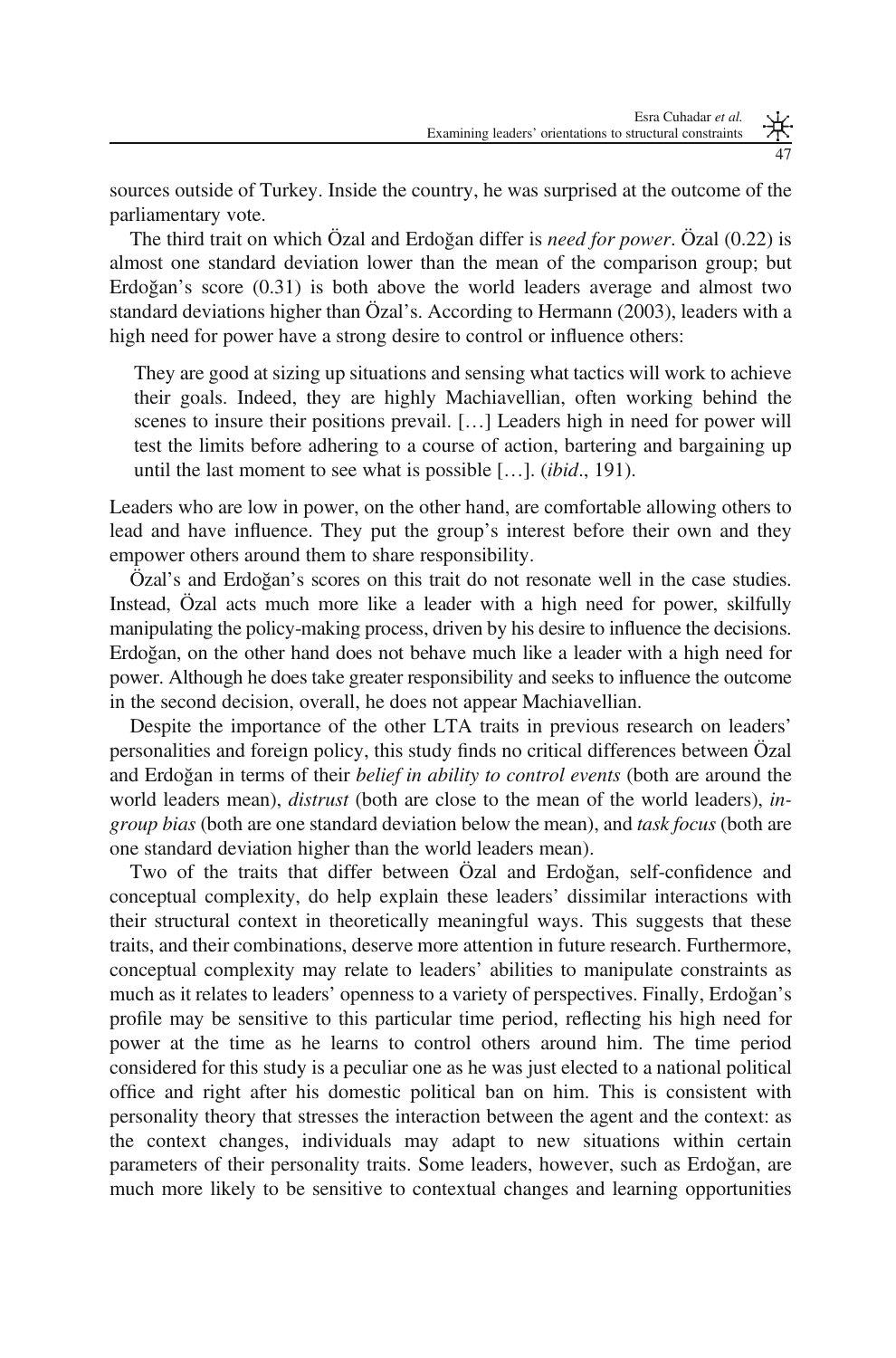than others (Hermann 2003). Specifically, we would also predict that his selfconfidence would increase over his tenure in office. As a result, he would become more dominant in the decision-making process over time.

Indeed, a key difference between Özal and Erdoğan is their levels of experience. Özal was a much more seasoned politician during the decision making for the first Iraq war; Erdoğan was only just coming to power in a national office during the decision making for the second Iraq war. Erdoğan's lower scores for self-confidence and complexity and his higher need for power may be related to his lack of experience at this time. This does not mean, however, that Erdoğan's personality profile is merely a reflection of his new role — leaders' personalities do change over time (Renshon 2008), especially for leaders more sensitive to their environments (Hermann 2003). Furthermore, not all new leaders are low in self-confidence and complexity and high in need for power — leaders vary in terms of how they respond to experience. Finally, other research suggests that experience may not always matter. Dyson and Preston (2006) find that leaders are not more likely to base analogies in their own experiences, but experienced and inexperienced leaders both refer to generally available knowledge. They claim that 'the availability of an analogy is impacted less by the event being personally experienced than was previously thought' (ibid.: 283). Likewise, Hermann et al. (2001: 100) note that leaders may challenge constraints in domestic or international policy both when they are experienced and when they have little experience.

Hermann (1980) has suggested that experience acts as an intervening variable. Leaders with more experience may rely on their background and thus their personalities and predispositions matter less than those of leaders who are new to the position. We do not see this dynamic in the case studies. While Erdoğan's lack of experience may be reflected in his traits at the time, Özal's traits do not seem to be muffled by his experience. Quite the contrary, Özal's considerable experience seems to interact with his predispositions as he skilfully manipulated the process and challenged constraints.

To unpack further the effects of the different levels of experience for these two leaders, we examined the leaders' personality characteristics at alternative points in their career. When we compare 'Özal the inexperienced' (with data from the 1980s till his presidency in 1989) with 'Özal at the time of the Iraq case', we find little difference in the key traits of conceptual complexity and self-confidence.<sup>9</sup> When we compare 'Erdoğan the experienced' (with data from August 2007 to June 2013) with 'Erdoğan at the time of the Iraq case', we also find little difference (and no statistically significant difference) in the key traits of conceptual complexity and self-confidence.<sup>10</sup> The differences in these two leaders' levels of experience, although important, cannot account easily for their different styles in the Iraq cases. Moreover, just comparing the differences in these leaders' levels of experience would tell us little about how experience matters. LTA allows us to focus on how experience might be evident (by identifying need for power, complexity, and confidence) and the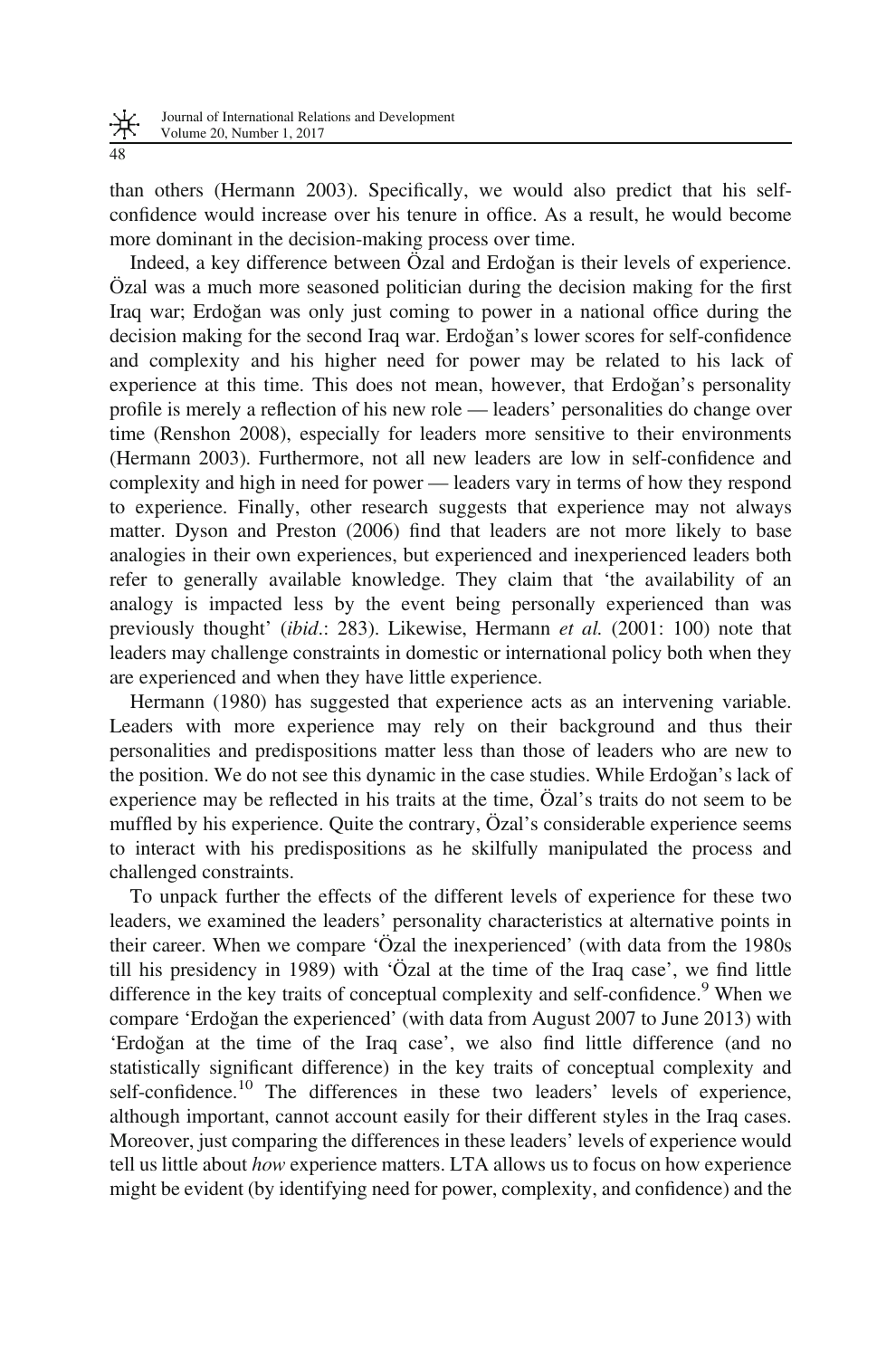case studies reveal how these differences influenced the process and outcome of these decisions.

## **Conclusions**

According to a prominent volume on operational code research (Schafer and Walker 2006), it is the intersection of agent and structure that foreign policy researchers should focus on, for future work here will yield the most returns. Other theories support this idea, but few authors address directly the orientation of agents to structural constraints and most of our understanding of security policy privileges decidedly the structural explanations in systemic, institutional and cultural forms. This study engaged this topic directly by examining how leaders interact with their institutional, political and situational contexts and by tracing the effects of leaders' personalities.

Despite similar or indeterminate structural constraints, Turkey's 1991 and 2003 Iraq war decisions differed significantly in terms of process and outcome. We argue that the difference in the outcomes cannot be explained by structural constraints alone. By means of process-tracing, we demonstrated variation in leaders' orientations to and interactions with structures. Working under very similar contextual constraints, Özal and Erdoğan used different tactics and strategies. For example, whereas Özal managed to dictate his preferences and utilised effectively his leverage over the prime minister and the cabinet, Erdoğan allowed the process to unfold and, in the end, was not always able to secure his preferred outcome. Indeed, Erdoğan was pushed and pulled by the different preferences of the United States, the military, and his own party.

The differences in Özal's and Erdoğan's self-confidence and conceptual complexity, we conclude, underpin their approaches in these cases. The content analytic LTA framework provides a valuable tool for specifying the characteristics of agents and how they relate to their contexts. The combination of LTA with structured-focused and process-tracing comparative case studies is an especially fruitful approach to study the nuanced agency — structure interaction. Overall, the differences in how these leaders interacted with their decision-making environments and the dissimilar decision outcomes in similar situations support the view that a given structure may be interpreted and acted upon differently by leaders who may have different styles and traits and that leaders are not equally constrained or empowered by constraints.

Our examination of Özal and Erdoğan is an important contribution as it adds theoretically to the study of leaders and international politics and empirically to our understanding of Turkish leaders and Turkish foreign policy. The choices of Turkey, as a strategic ally to the United States, as a member of NATO, and as an increasingly important economic and regional power, can have a major impact in international politics. Although they often have to coordinate policy choices with the military, coalition partners, and international actors, Turkish prime ministers and presidents have considerable influence in foreign policy decision making. How they see the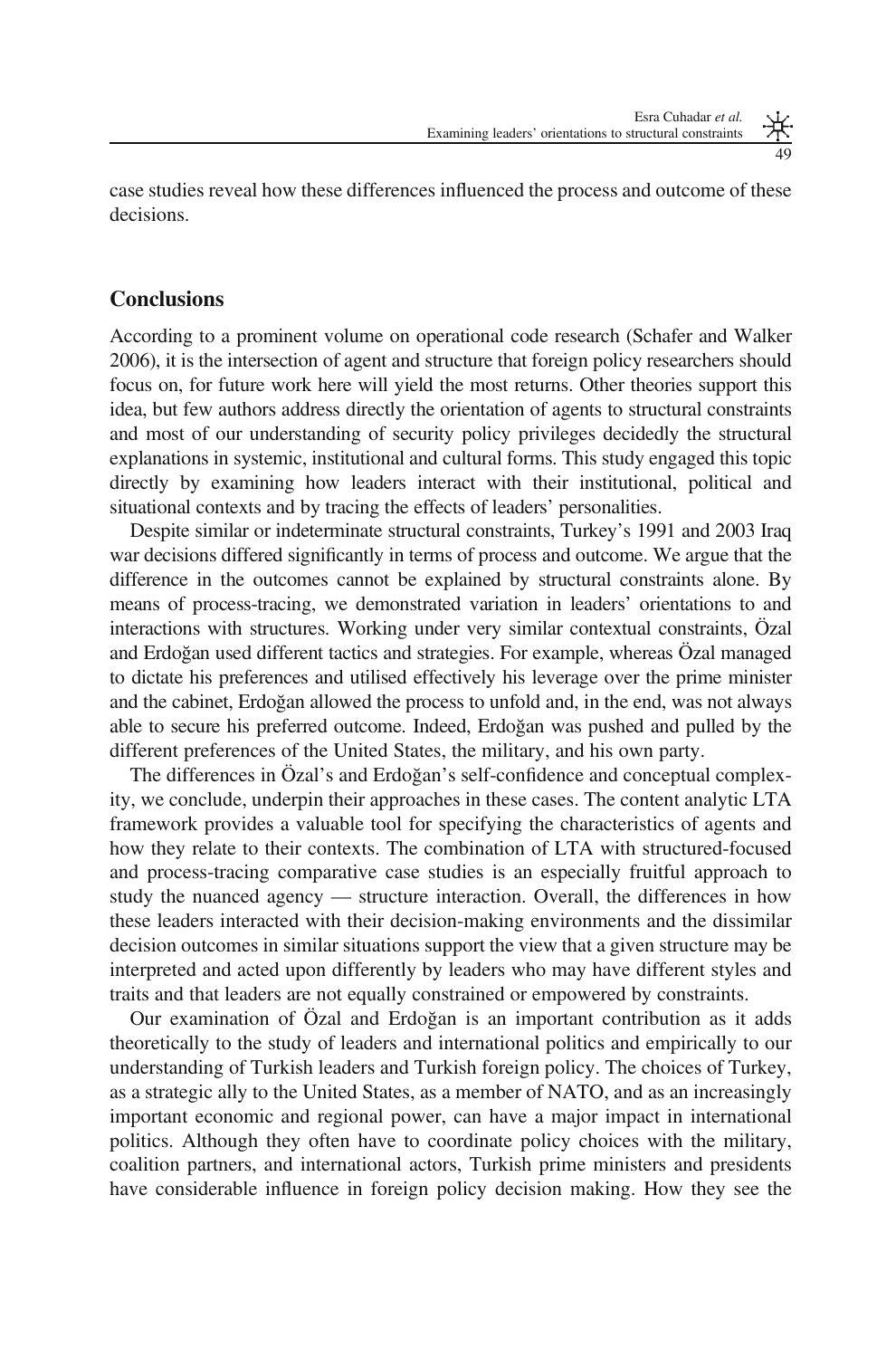

world, how they choose to react to challenges, and what informs their preferences are significant to an understanding of Turkish foreign policy. Scholars of Turkish foreign policy are not alone in continuing to privilege structural factors over agents; leaders characteristics are under-theorised and rarely investigated in general international relations research. Yet, a complete understanding of international politics and decision-making processes and outcomes requires serious theoretical and empirical attention to how characteristics of agents shape leaders' orientations to systemic, institutional, and situational constraints. LTA and other approaches to political personalities (e.g. operational code research and cognitive mapping) offer conceptual grounding and reliable methods for capturing this relationship.

## Acknowledgements

The authors gratefully acknowledge that this research was supported by a TUBITAK Evrena grant (110K112). We would like to thank Margaret G. Hermann and Ryan Beasley for their helpful comments, Michael Young at Social Science Automation for making ProfilerPlus available to us, as well as Hanneke Derksen. An earlier version of this paper was presented at the International Studies Association Convention in 2010; we would like to thank our discussant Akan Malici for his helpful comments. Finally, we extend our thanks to three anonymous reviewers and the journal's editorial team for their constructive feedback.

#### **Notes**

- 1 For more on the importance of prime ministers and presidents in Turkish foreign policy, see Özcan (2008), Robins (2003b) and Hale (2002).
- 2 SSA is headed by Michael R. Young; Margaret Hermann was a co-founder in 1997. In ProfilerPlus, SSA converted Hermann's Leadership Traits Analysis and Steven Walker's Operational Code Analysis hand-coding practices into automated coding (www.socialscience.net).
- 3 See Hermann (2003) on how scores are calculated on each personality trait.
- 4 Erdoğan's word count is lower because he did not have an official role in decision-making processes. This limited his public, spontaneous statements on Iraq. However, by all accounts (including interviews of several high-level policymakers from this case), Erdoğan was actively involved in decision making, especially concerning the decisions that were very critical for the negotiations and the case.
- 5 For discussions and examinations of these issues, see Dille and Young (2000), Marfleet (2000), Schafer (2000), Schafer and Crichlow (2000), Schafer and Walker (2006), Renshon (2008), Renshon (2009), and Schafer and Crichlow (2010).
- 6 According to Mehmet Keçeciler, this decision had to be taken in any case because of the UN Resolution. Indeed, the next week the US secretary of state James Baker was visiting Turkey. The decision was announced right before Baker's visit enhanced Turkey's negotiating position vis-à-vis the United States as the latter saw this as an important gesture in their partnership (authors' interview with minister Mehmet Keçeciler, July 2013).
- 7 In 1998, after reciting a poem that allegedly incited religious hatred, Erdoğan was imprisoned and banned from running for political office.
- 8 Authors' interview with Yaşar Yakış, August 2013.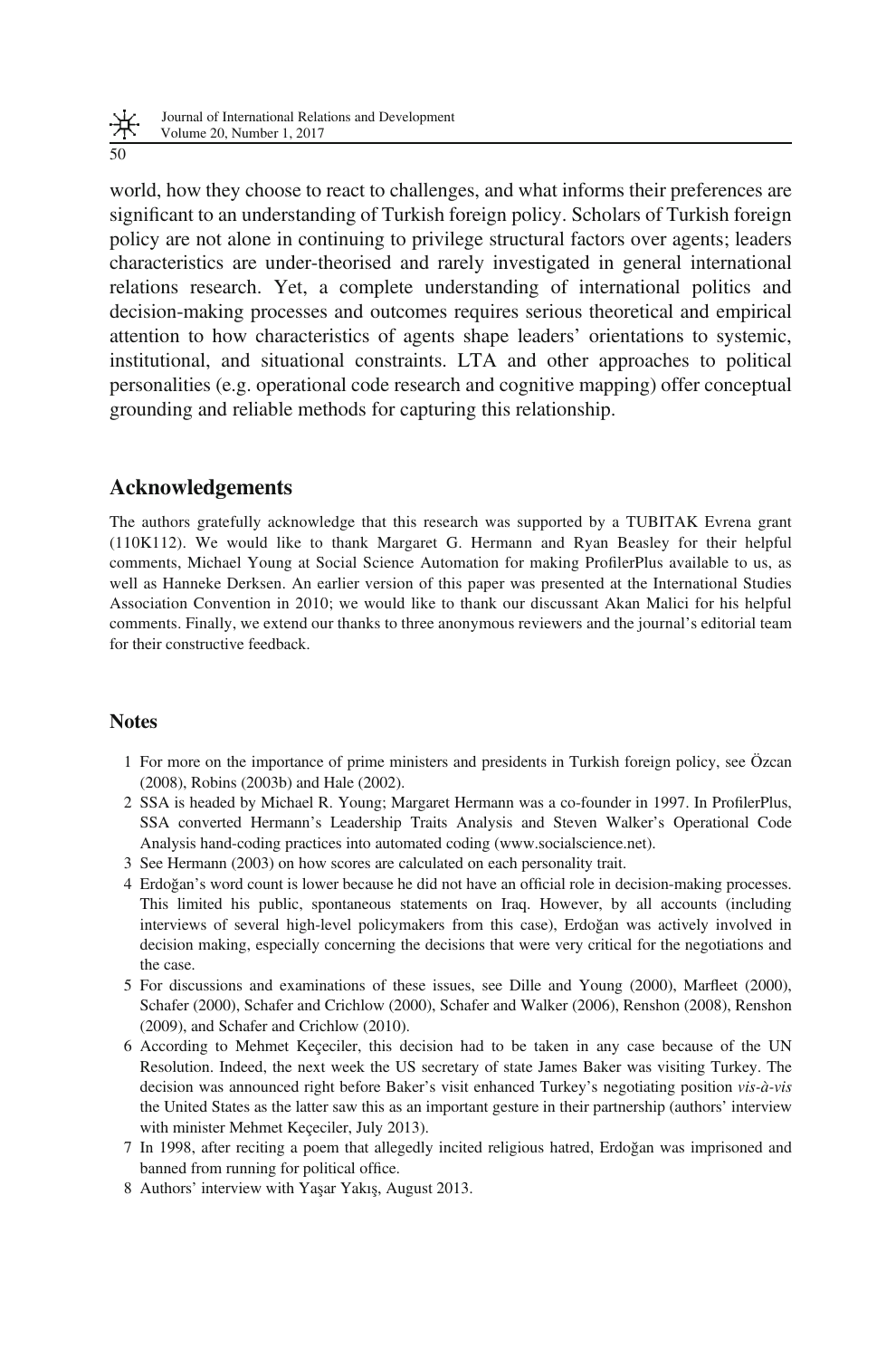- 9 The *t*-test score for conceptual complexity for Özal was  $t(71)=0.784$  (not significant) and for selfconfidence  $t(70)=0.377$  (not significant). No other trait had a statistically significant difference across the time periods for Özal.
- 10 The t-test score for conceptual complexity for Erdoğan was  $t(120) = 0.508$  (not significant) and for confidence it was  $t(114)=0.532$  (not significant). The only trait that was statistically significantly different across time was task orientation, indicating that Erdoğan became less problem-focused during his second term with  $t(121) = -3.35$  ( $p < 0.005$ ).

#### References

Balbay, Mustafa (2004) Irak Bataklığında Türk-Amerikan İlişkileri, İstanbul: Cumhuriyet Yayınları.

- Bennett, Andrew (2010) 'Process Tracing and Causal Inference', in Henry Brady and David Collier, eds, Rethinking Social Inquiry: Diverse Tools, Shared Standards, 207–20, Lanham, MD: Rowman and Littlefield.
- Berger, Thomas U. (1998) Cultures of Antimilitarism: National Security in Germany and Japan, Baltimore, MD: Johns Hopkins University Press.
- Bölükbaşı, Deniz (2008) 1 Mart Vakası: Tezkere Krizi ve Sonrası, İstanbul: Doğan Egmont Yayıncılık ve Yapımcılık.
- Bueno de Mesquita, Bruce, Alastair Smith, Randolph M. Siverson and James D. Morrow (2003) The Logic of Political Survival, Cambridge, MA: MIT Press.
- 'Bush'tan Özal'a: Boru Hattını Kapatın' (1990) Cumhuriyet (4 August).
- Carlsnaes, Walter (1992) 'The Agency-Structure Problem in Foreign Policy Analysis', International Studies Quarterly 36(3): 245–70.
- Checkel, Jeffrey T. (2008) 'Process Tracing', in Audie Klotz and Deepa Prakash, eds, Qualitative Methods in International Relations: A Pluralist Guide, 114–28, New York: Palgrave Macmillan.
- Chiozza, Giacomo and Hein E. Goemans (2011) Leaders and International Conflict, Cambridge: Cambridge University Press.
- Department of Defence (1992) Final Report to the Congress: 22.
- Department of Public Information of the United Nations (1990) UN Security Council Resolution No. 660: 167, http://www.un.org/en/hq/dpi/.
- Dessler, David (1989) 'What is at Stake in the Agent-Structure Debate?' International Organization 43(3): 441–73.
- Dille, Brian and Michael D. Young (2000) 'The Conceptual Complexity of Presidents Carter and Clinton: An Automated Content Analysis of Temporal Stability and Source Bias', Political Psychology 21(3): 587–95.
- Dyson, Stephen B. (2006) 'Personality and Foreign Policy: Tony Blair's Iraq Decisions', Foreign Policy Analysis 2(3): 289–306.
- Dyson, Stephen B. and Thomas Preston (2006) 'Individual Characteristics of Political Leaders and the Use of Analogy in Foreign Policy Decision Making', Political Psychology 27(2): 265–88.
- Efegil, Ertan (2002) Körfez Krizi ve Türk Dış Politikası Karar Verme Modeli, İstanbul: Gündoğan Yayınları.
- Finnemore, Martha and Kathryn Sikkink (1998) 'International Norm Dynamics and Political Change', International Organization 52(4): 887–918.
- George, Alexander L. and Timothy J. McKeown (1985) 'Case Studies and Theories of Organizational Decision Making', in Robert Coulam and Richard Smith, eds, Advances in Information Processing in Organizations, 21–58, Greenwich, CT: JAI Press.
- Gerring, John (2007) 'Is There a (Viable) Crucial-Case Method', Comparative Political Studies 40(3): 231–53.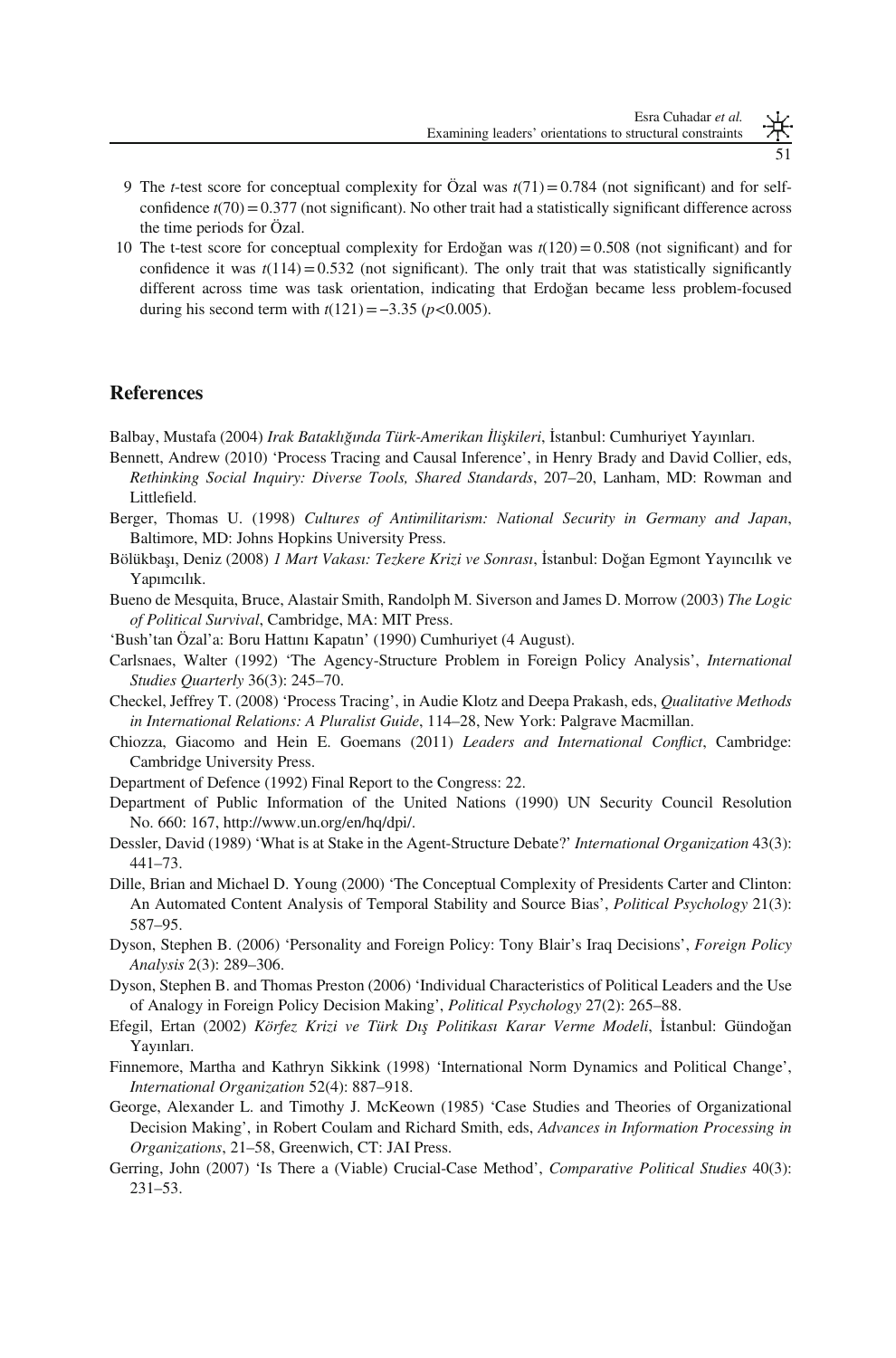- 52
- Giddens, Anthony (1984) The Constitution of Society: Outline of the Theory of Structuration, Cambridge: Polity.
- Gilpin, Robert (1983) War and Change in World Politics, Cambridge: Cambridge University Press.

Goldgeier, James M. (1997) 'Psychology and Security', Security Studies 6(4): 137–66.

- Gözen, Ramazan (2005) 'Causes and Consequences of Turkey's Out-of-War Position in the Iraq War of 2003', Turkish Yearbook of International Relations 36: 73–99.
- Hale, William M. (2000) Turkish Foreign Policy, 1774–2000, Portland: Frank Cass.
- Hänggi, Heiner (2004) 'The Use of Force Under International Auspices: Parliamentary Accountability and "Democratic Deficits"', in Hans Born and Heiner Hänggi, eds, The 'Double Democratic Deficit': Parliamentary Accountability and the Use of Force under International Auspices, 3–16, Aldershot: Ashgate.
- Hermann, Margaret G. (1980) 'Explaining Foreign Policy Behavior Using the Personal Characteristics of Political Leaders', International Studies Quarterly 24(1): 7–46.
- Hermann, Margaret G. (1984) 'Personality and Foreign Policy Decision Making: A Study of 53 Heads of Government', in Donald A. Sylvan and Steve Chan, eds, Foreign Policy Decision-Making:Perceptions, Cognition, and Artificial Intelligence, New York: Ashgate, Praeger.
- Hermann, Margaret G. (1987) Handbook for Assessing Personal Characteristics and Foreign Policy Orientations of Political Leaders, Columbus, OH: Mershon Center, Ohio State University.
- Hermann, Margaret G. (2001) 'How Decision Units Shape Foreign Policy: A Theoretical Framework', International Studies Review 3(2): 47–81.
- Hermann, Margaret G. (2003) 'Assessing Leadership Style: A Traits Analysis', in Jerrold M. Post, ed., The Psychological Assessment of Political Leaders: With Profiles of Saddam Hussein and Bill Clinton, 178–215, Ann Arbor: University of Michigan Press.
- Hermann, Margaret G. and Charles W. Kegley Jr. Charles W. (1995) 'Rethinking Democracy and International Peace: Perspectives from Political Psychology', International Studies Quarterly 39(4): 511–34.
- Hermann, Margaret G., Thomas Preston, Baghat Korany and Timothy M. Shaw (2001) 'Who Leads Matters: The Effects of Powerful Individuals', International Studies Review 3(2): 83–132.
- Journal of Proceedings of the Parliament (TBMM Tutanak Dergisi) (1990) Term 18, Vol. 47/1, Legislation Year: 4 (1 September).
- Kaarbo, Juliet (2012) Coalition Politics and Cabinet Decision Making, Ann Arbor: University of Michigan Press.
- Kapsis, James E. (2006) 'The Failure of US-Turkish pre-Iraq War Negotiations: An Overconfident United States, Political Mismanagement, and Conflicted Military', Middle East Review of International Affairs 10(3): 33–45.
- Keohane, Robert O. and Joseph Nye (1977) Power and Interdependence: World Politics in Transition, Cambridge, MA: Harvard University Press.
- Kesgin, Baris and Juliet Kaarbo (2010) 'When and How Parliaments Influence Foreign Policy: The Case of Turkey's Iraq Decision', International Studies Perspectives 11(1): 19–36.
- Kılıç, Altemur (1990) 'Editorial', Tercüman (8 December): 1.
- Kille, Kent J. and Roger M. Scully (2003) 'Executive Heads and the Role of Intergovernmental Organizations: Expansionist Leadership in the United Nations and the European Union', Political Psychology 24(1): 175–98.
- Krasner, Stephen D. ed. (1983) International Regimes, Ithaca: Cornell University Press.
- LeBlang, David and Steve Chan (2003) 'Explaining Wars Fought by Established Democracies: Do Institutional Constraints Matter?' Political Research Quarterly 56(4): 385–400.
- Lobell, Steve E., Norrin M. Ripsman and Jeffrey W. Taliaferro, eds, (2009) Neoclassical Realism, The State, and Foreign Policy, Cambridge: Cambridge University Press.
- Mahoney, James (2004) 'Structured, Focused Comparison', in Michael Lewis-Beck, Alan E. Bryman and Tim Futing Liao, eds, Encyclopedia of Social Science Research Methods, 1099–100, Thousand Oaks: Sage.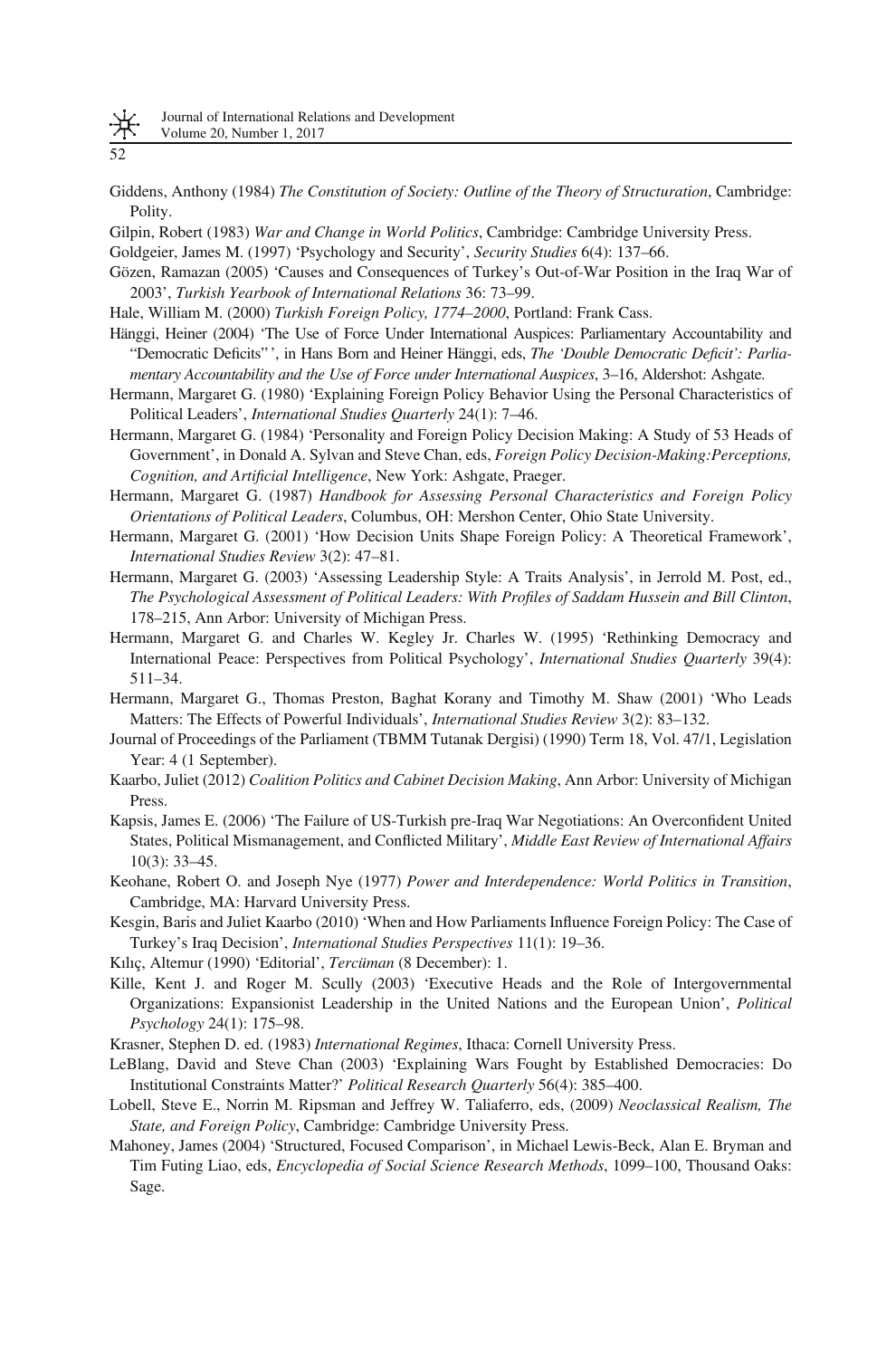Makovsky, Alan (1999) 'The New Activism in Turkish Foreign Policy', SAIS Review 19(1): 92–113.

- Makovsky, Alan and Sabri Sayarı, eds, (2000) 'Introduction', in Turkey's New World: Changing Dynamics in Turkish Foreign Policy, 1–8, Washington DC: Washington Institute for Near East Policy.
- Marfleet, B. Gregory (2000) 'The Operational Code of John F. Kennedy During the Cuban Missile Crisis: A Comparison of Public and Private Rhetoric', Political Psychology 21(3): 545–58.
- Mintz, Alex and Karl DeRouen (2010) Understanding Foreign Policy Decision-Making, New York: Cambridge University Press.
- Oğuz, Mustafa (2005) 'Conflict within the Turkish Foreign Policy Decision-Making Mechanism: The Cases of the Gulf War and the USA Military Intervention in Iraq', Unpublished MA thesis, Sabancı University: İstanbul.
- Oran, Baskın (2001) Türk Dış Politikası: Kurtuluş Savaşından Bugüne Olgular, Belgeler, Yorumlar, Istanbul: İletişim Yayınları.
- Owen, John M. (1994) 'How Liberalism Produces Democratic Peace', International Security 19(2): 87–125.
- Özcan, Mesut (2008) Harmonizing Foreign Policy: Turkey, The EU and The Middle East, Aldershot: Ashgate.
- Özdamar, Özgür and Zeynep Taydaş (2012) 'Turkey', in Richard Sobel, Peter Furia and Bethany Barratt, eds, Public Opinion and International Intervention: Lessons from the Iraq War, 201–18, Dulles, VA: Potomac Books.
- Özkeçeci-Taner, Binnur (2005) 'The Impact of Institutionalized Ideas in Coalition Government Foreign Policymaking: Turkey as an Example, 1991–2002', Foreign Policy Analysis 1(3): 249–78.
- Özkeçeci-Taner, Binnur (2009) The Role of Ideas in Coalition Government Foreign Policymaking: The Case of Turkey Between 1991 and 2002, Dordrecht: Republic of Letters Publishers.
- Palmer, Glenn, Tamar R. London and Patrick M. Regan (2004) 'What's Stopping You?: The Sources of Political Constraints on International Conflict Behavior in Parliamentary Democracies', International Interactions 30(1): 1–24.
- Pertman, Adam (1990) 'Baker in Turkey to Seek Bases, Deliver Kuwait Offer', The Boston Globe (9 August): 6.
- Renshon, Jonathan (2008) 'Stability and Change in Belief Systems: The Operational Code of George W. Bush from Governor to Second-term President', Journal of Conflict Resolution 52(6): 820–49.
- Renshon, Jonathan (2009) 'When Public Statements Reveal Private Beliefs: Assessing Operational Codes at a Distance', Political Psychology 30(4): 649–61.
- Robins, Philip (2003a) 'Confusion at Home, Confusion Abroad: Turkey Between Copenhagen and Iraq', International Affairs 79(3): 547–66.
- Robins, Philip (2003b) Suits and Uniforms: Turkish Foreign Policy Since the Cold War, Seattle: University of Washington Press.
- Russett, Bruce M. (1993) Grasping the Democratic Peace: Principles for a Post-Cold War, Princeton: Princeton University Press.
- Schafer, Mark (2000) 'Issues in Assessing Psychological Characteristics At a Distance', Political Psychology 21(3): 511–27.
- Schafer, Mark and Scott Crichlow (2000) 'Bill Clinton's Operational Code: Assessing Source Material Bias', Political Psychology 21(3): 559–71.
- Schafer, Mark and Scott Crichlow (2010) Groupthink vs. High-Quality Decision Making in International Relations, New York: Columbia University Press.
- Schafer, Mark and Stephen G. Walker, eds, (2006) 'Operational Code Analysis at a Distance: The Verbs in Context System of Content Analysis', in Beliefs and Leadership in World Politics: Methods and Applications of Operational Code Analysis, 25–51, New York: Palgrave Macmillan.
- Taydaş, Zeynep and Özgür Özdamar (2013) 'A Divided Government, an Ideological Parliament, and an Insecure Leader: Turkey's Indecision about Joining the Iraq War', Social Science Quarterly 94(1): 217–41.